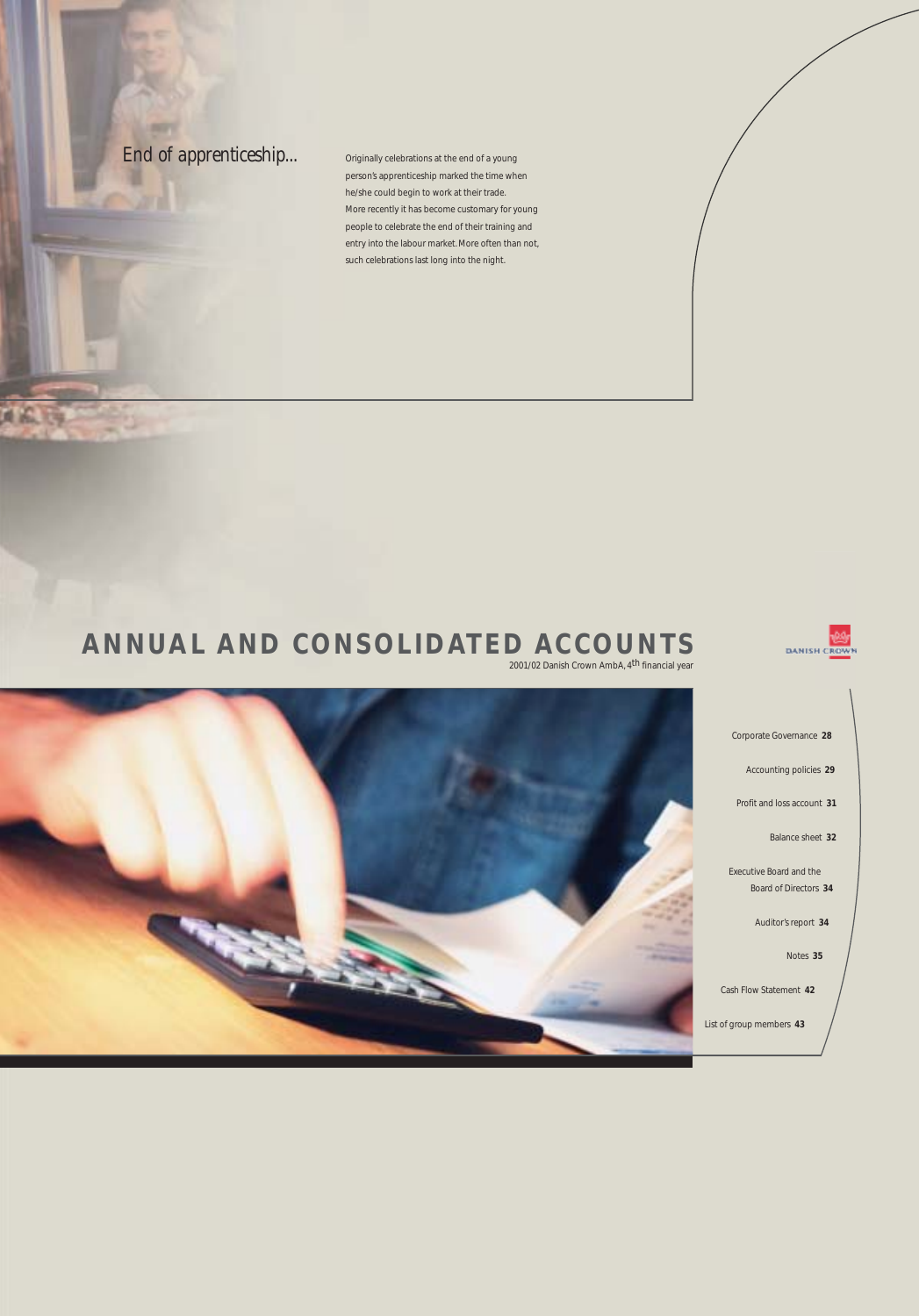ANNUAL AND CONSOLIDATED ACCOUNTS 2001/02

## **Danish Crown and Corporate Governance**

*Danish Crown's management principles and structures largely meet the recommendations of the Nørby Committee's report on Corporate Governance* With the publication of the Nørby Committee's report on Corporate Governance, the way in which Danish companies are managed attracted considerable attention. Although the report focuses on public limited companies, Danish Crown has considered the report's recommendations. The conclusion is that Danish Crown largely adheres to the recommendations in so far as they apply to co-operative societies.

One focus area is the role of the owners and their relationship with the Group's management. Danish Crown has very active owners (the co-operative owners) who, through two annual district meetings and four to five annual meetings of the Board of Representatives, are involved in all important issues, e.g. co-operative owners' accounts and the introduction of a Code of Practice. The owners' involvement, therefore, exceeds that of most other companies. Indeed, observers have recognised Danish Crown's policies in this area as a "revitalisation of co-operative democracy."

### **Openness and credibility**

In respect of the interaction with other stakeholders, Danish Crown's corporate philosphy also comes to the fore. The impending implementation of the "value based conduct" concept is, for instance, proof of the importance that Danish Crown attaches to its relations with its employees.

Another focus area is openness and communication. The Group's communication policies are rooted in transparency and credibility and the weekly newsletter "Uge-info" which is distributed to co-operative shareholders together with regular communications to all staff and a staff magazine provide a broad range of information and news – good as well as bad. Through our website and other channels of communication Danish Crown makes general information readily available. The Board of Directors actively carries out its responsibilities through 10 to 12 annual board meetings. In general, these proceed according to an agenda where the directors address issues across the Group. This enables the Board to act as an active sparring partner for the Executive Board in a responsive and efficient way.

### **Elections exclusively decided by co-operative owners**

The composition of the Danish Crown Group's Board of Directors differs from the recommendations of the Nørby Committee's report in that Danish Crown's co-operative shareholders themselves elect the representatives and, subsequently, the members of the Board of Directors – and not, as recommended, that the Board of Directors nominate external candidates with the professional expertise required.

In a co-operative society, all owners are professional business people and financially dependent on the efficient running of their company. This gives the members of the Board a natural motivation to ensure that the issues are considered in depth before important decisions are made. Danish Crown's election processes, which ensure strong links to the industry as well as support from its stakeholders, is believed to secure a competitive edge in export markets.

The remuneration of the Board of Directors and the Executive Board reflects their duties and responsibilities. Incentive programmes and profit-related remuneration schemes, as proposed by the Nørby Committee, are considered unsuitable for co-operative societies where both purchasing and sales prices are determined by the Executive Board. To a certain extent the subsidiaries make use of profit-related schemes. The Executive Board's and the Board of Directors' overall fees are given in the Annual Report.

**Corporate Governance – a definition**

The objectives by which the company is managed and the main principles and structures regulating the interaction between a company's management, owners and other stakeholders who are directly affected by the company's actions – e.g. employees, creditors, suppliers, customers and local communities.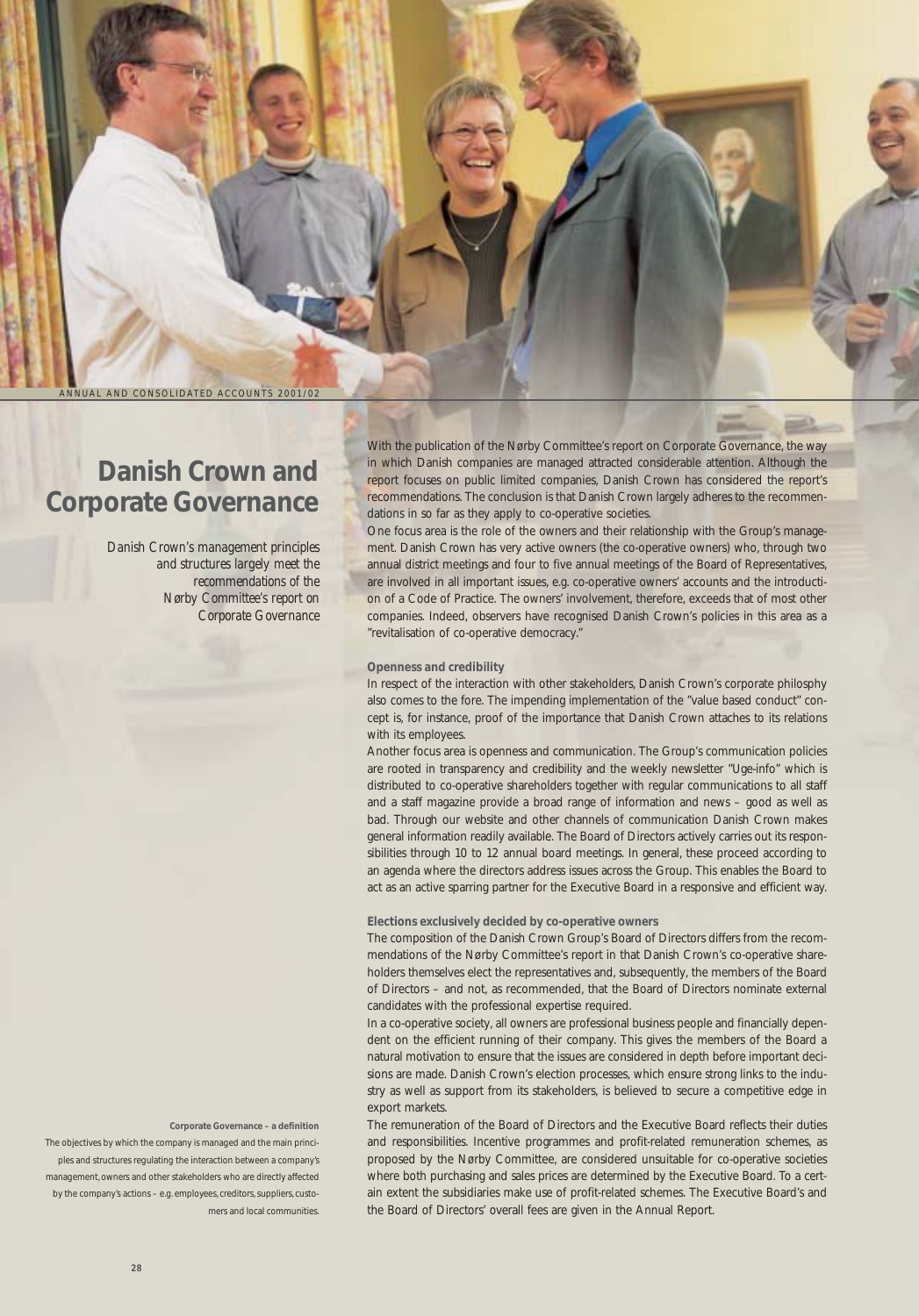*For loyal and* Many employers reward long and faithful service with a<br>*faithful service...* party for employees who have worked for the company party for employees who have worked for the company for 10, 25 or 40 years or longer. Danish Crown marks such occasions with a gift voucher and flowers and the employee's spouse and colleagues are invited to a small party with wine, marzipan cake and sandwiches.



 $CED$ 

### **Accounting policies for the Group and parent company**

individual companies. This involves the elimination of intragroup income and expenses, ownership shares, balances and dividends as well as unrealised intragroup profits and losses.

In the consolidated accounts, the book value of the parent company's share of ownership in the subsidiaries is offset by the parent company's share of the equity capital of the subsidiaries as per the date when the Group relationship was established. Any differences in amounts thereby occurring are distributed in the consolidated accounts on those assets and liabilities which had values higher than the book value at the time when the Group relationship was established. Any other differences in amounts are set up as assets in the form of Group goodwill and are written off over the profit and loss account according to management's individual assessment of the useful life of the asset, but not more than ten years.

#### **Minority interests**

In the statement of the Group's financial result and the Group's equity capital the share of the financial result and equity capital of the subsidiaries which relates to minority interests is given as a separate item.

#### **Conversion of foreign currency**

The profit and loss accounts of foreign subsidiaries are converted into DKK in line with the average exchange rates for the year. Balance sheets are converted in accordance with the exchange rates applicable at the end of the year. Adjustments for changes in exchange rates occurring in the conversion of foreign subsidiaries' equity capital at the beginning of the year are adjusted over the equity capital. Adjustments for changes in exchange rates occurring as a consequence of converting foreign subsidiaries' profit and loss accounts at average exchange rates are adjusted over the profit and loss account for integrated foreign subsidiaries and over the equity capital for independent foreign subsidiaries.

Receivables and debts in foreign currency are entered at the exchange rates applying on the balance sheet date. Both realised and unrealised exchange gains and losses have been entered in the profit and loss account.

Forward contracts on foreign exchange and other financial instruments are booked on an accrual basis at the balance sheet date. Both realised and unrealised gains and losses have been included in the profit and loss account.

### **Profit and loss account**

### *Net turnover*

Net turnover comprises invoiced sales plus export restitutions and less agent provisions. However, work in progress is included in accordance with the production criterion.

### *Production costs*

Production costs comprise raw material consumption, incl. purchases from members who are eligible for residual payment as well as costs, including depreciation and salaries paid in order to achieve the turnover for the year.

Development costs are not set up as an asset, but charged against the profit and loss account as and when they are incurred.

### *Share of profit/loss of subsidiaries*

*and associated companies*

The profit and loss account of the parent company includes the proportional share of the profit/loss before tax of the individual subsidiaries and associated companies. The consolidated profit and loss account includes the proportional share of the profit/loss before tax of the individual associated companies. Any share of the tax is entered under tax.

#### *Tax on the profit for the year*

Tax on the profit for the year includes tax on the taxable income for the year as well as adjustment of deferred tax. The Group's tax on the profit for the year is assessed on the basis of co-operative society taxation as well as company taxation.

The provision for deferred tax includes all temporary differences between accounting and taxation values. Any deferred tax assets (net) are entered into the balance sheet subject to a cautious assessment. Deferred tax is included only in those parts of the Group which are liable to pay income tax. Deferred tax is assessed on the basis of the tax rules and tax rates in

#### **General**

The consolidated accounts and annual accounts have been prepared in accordance with the provisions of the Danish Companies' Accounts Act, Danish accounting standards, and generally adopted accounting policies. The accounting policies are unchanged from the previous year.

On October 1, 2001, the company merged with Steff-Houlberg A.m.b.A., with Danish Crown AmbA as the continuing company.

Comparative figures for the Profit & Loss account and the cash flow statement have not been adjusted in connection with the merger and purchase and sale of companies.

With regard to the balance sheet, the comparative figures are in accordance with the opening balance at the time of the merger on October 1, 2001 in respect of both the parent company and the Group.

#### **Consolidation**

The consolidated accounts include the parent company as well as subsidiaries in which the parent company directly or indirectly owns the majority of the voting rights. Subsidiaries with extraneous activities have not been consolidated, but are entered in the consolidated accounts under Other Securities and participating interests.

Newly acquired or sold companies are included in the Group profit for the ownership period.

The accounts used as a basis for the consolidation are essentially prepared in accordance with the accounting policies of the parent company.

The consolidated accounts have been generated by combining uniform items from the accounts of the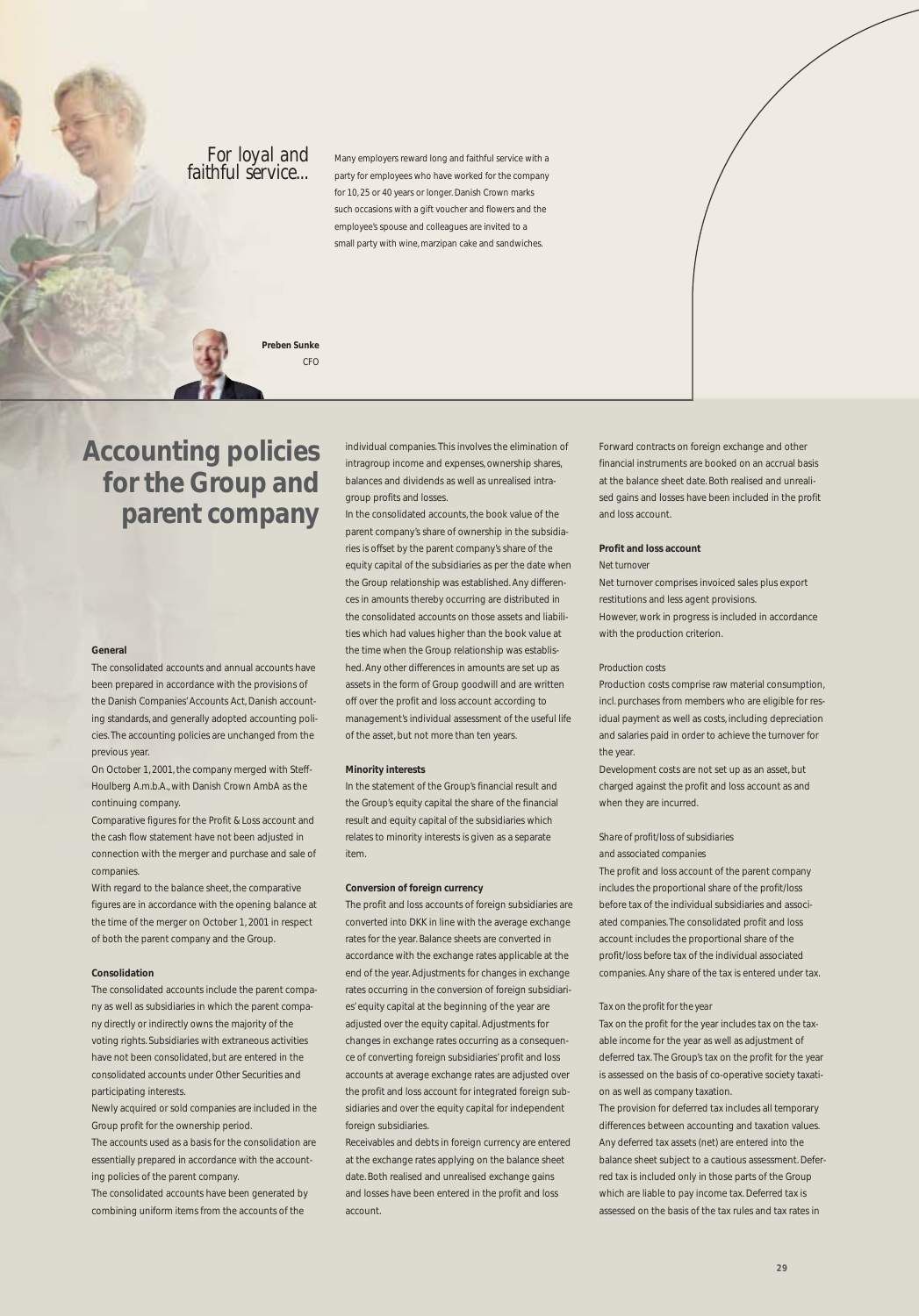force in the applicable countries. Changes in deferred tax which are due to changes in tax rates are entered in the profit and loss account.

For Group companies with joint taxation arrangements the income tax for the year is distributed in accordance with the full absorption method. *Extraordinary income and expenses*

Extraordinary income and expenses include income and expenses originating in other than ordinary operations, e.g. merger costs, significant gains or losses on the sale of subsidiaries or winding-up of activities.

#### **Balance sheet**

*Intangible fixed assets*

Intangible fixed assets have been assessed at their purchase price less accumulated depreciation and write-downs.

Trademarks, etc. are depreciated on a straight line basis over ten years, because their value is continually supported by marketing activities.

Leasehold improvements are depreciated over the term of the lease but not exceeding a maximum of ten years.

Goodwill is depreciated over five years.

#### *Tangible fixed assets*

Tangible fixed assets incl. financially leased assets, have been assessed at their purchase price plus appreciation and less accumulated depreciation and write-downs. The assets are depreciated in accordance with the straight-line method from the time of acquisition or commissioning based on an assessment of their economic lifetime. The following policies are usually applied.

| Land                                | not depreciated |
|-------------------------------------|-----------------|
| <b>Buildings</b>                    | 20 - 30 years   |
| Technical plant and machinery       | 10 years        |
| Other plant, equipment and fittings | 5 years         |

Depreciation has not been provided for in respect of closed-down plants as these have been written down to their expected realisation value.

Assets with a short life or assets with a purchase price of less than DKK 20,000 are entered as expenses in the year of acquisition.

Gains and losses from ongoing replacements of tangible fixed assets are included under depreciation.

#### *Financial fixed assets*

Participating interests in subsidiaries included in the annual accounts of the parent company are assessed in accordance with the intrinsic value method plus a premium in the case of share purchases. This means that participating interests are recorded in the balance sheet at the proportional share of their intrinsic value and that the parent company's share of the profit is included in the profit and loss account after deduction of unrealised gains on intercompany transactions and depreciation on added value on purchase. The added values are depreciated over a maximum of 10 years.

Participating interests in associated companies are also assessed in accordance with the intrinsic value method in the annual accounts of the parent company and in the consolidated accounts.

Net revaluation of participating interests in subsidiaries and associated companies is transferred under the equity capital to the net revaluation reserve in accordance with the intrinsic value method in so far as the revaluation exceeds the dividend received from the companies.

Other securities have been assessed at their purchase price or, alternatively, at a lower value that may apply on the balance sheet date.

#### *Inventories*

Raw materials, consumables and merchandise have been assessed at their purchase prices, whereas work in progress and own produced finished goods have been assessed at cost price, comprising the purchase price of raw materials and consumables plus processing costs and other costs which can be ascribed directly or indirectly to the individual goods.

Inventories have been assessed in accordance with the FIFO principle. In those instances where the acquisition or cost price exceeds the net realisation value they are written down to this lower value. The net realisation value is determined taking into consideration the convertibility and marketability of the inventories and the development in their expected sales price.

*Work in progress for third parties*

Work in progress for third parties has been assessed at purchase price plus on account profit taking into consideration the degree of completion.

#### *Receivables*

Receivables have been assessed at face value less provisions for losses based on an individual assessment.

#### *Securities and participating interests*

Securities and participating interests, which are entered as current assets, mainly include listed securities and have been assessed at their market price on the balance sheet date. Both realised and unrealised adjustments for changes in market value are included in the profit and loss account because such adjustments are perceived to be an integral part of the yield from securities.

#### **Cash flow statement**

The cash flow statement is made up in accordance with the indirect method based on the financial result of the Group. The cash flow statement shows the cash flows of the Group for the year, divided into operating, investing and financing activities, and how the cash flows have affected the liquid assets.

Cash flows from operating activities are made up as the Group profit adjusted for non-cash operating items such as depreciation and write-downs, and changes in the operating capital, etc.

Cash flows from investing activities include cash flows from the purchase and sale of intangible, tangible and financial fixed assets.

Cash flows from financing activities include cash flows from long-term and short-term debt acquired and repaid as well as supplementary payments to members.

The liquid assets include cash in hand and bank deposits and listed bonds which have been entered in the balance sheet as current assets.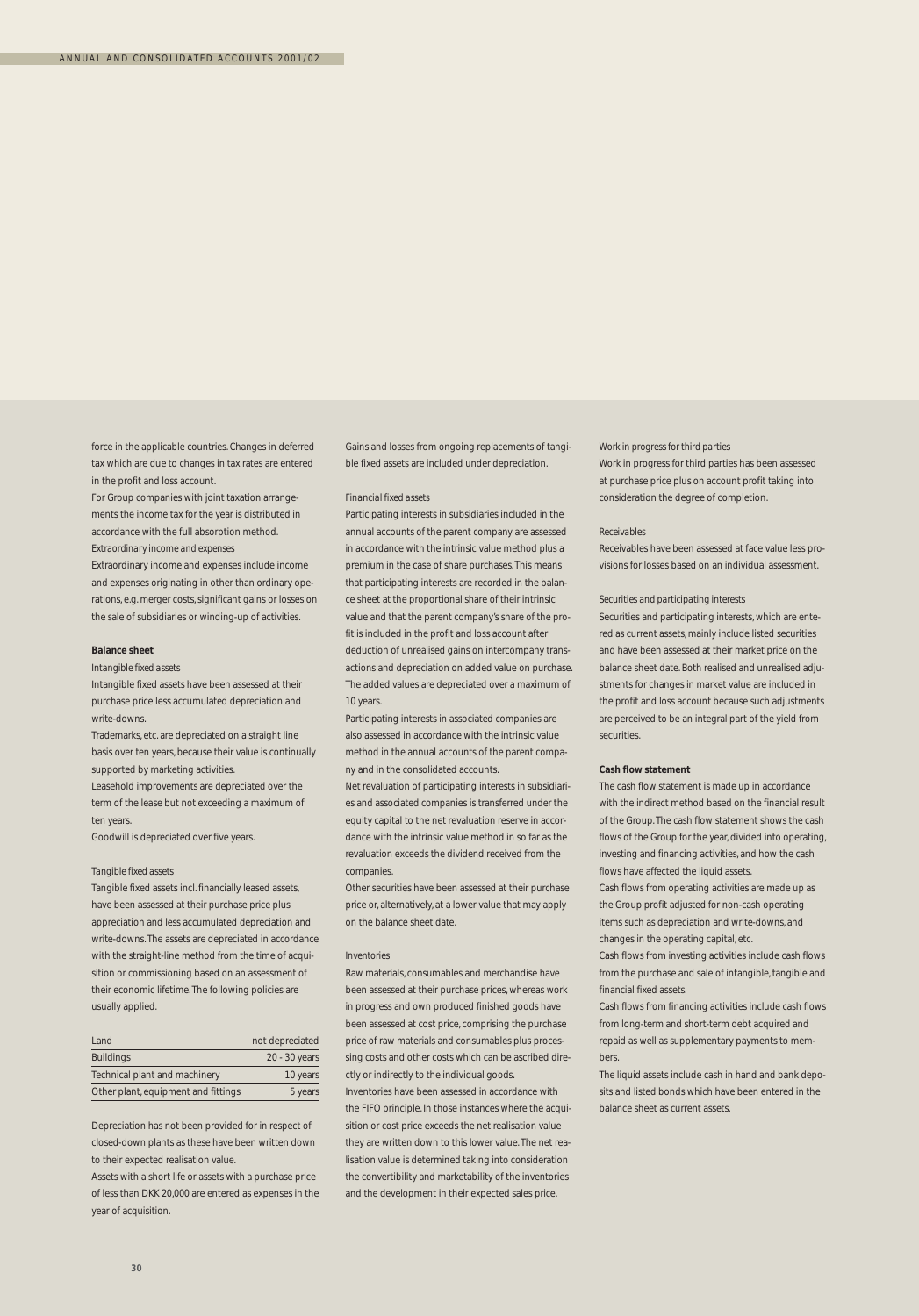## **Profit and loss account**

**1 October 2001-29 September 2002**

|                                                         | Group            |                          |                          | Parent company |             |  |
|---------------------------------------------------------|------------------|--------------------------|--------------------------|----------------|-------------|--|
| (DKK million)                                           | <b>Note</b>      | 2001/02                  | 2000/01                  | 2001/02        | 2000/01     |  |
|                                                         |                  |                          |                          |                |             |  |
| <b>Net turnover</b>                                     | $\mathbf{1}$     | 42,866.9                 | 40,154.5                 | 25,392.1       | 22,758.2    |  |
| Production costs                                        |                  | $-36,268.1$              | $-34,079.7$              | $-22,379.2$    | $-20,026.3$ |  |
| <b>Gross profit</b>                                     |                  | 6,598.8                  | 6,074.8                  | 3,012.9        | 2,731.9     |  |
| Selling and distribution costs                          |                  | $-3,536.7$               | $-3,158.8$               | $-1,323.2$     | $-1,129.1$  |  |
| <b>Administration costs</b>                             |                  | $-1,335.2$               | $-1,179.9$               | $-615.4$       | $-500.9$    |  |
| Other operating income                                  |                  | 3.5                      | 58.3                     |                |             |  |
| Other operating expenses                                |                  | $-15.7$                  | $-12.5$                  | $-5.3$         |             |  |
| <b>Operating profit</b>                                 |                  | 1,714.7                  | 1,781.9                  | 1,069.0        | 1,099.0     |  |
| Share of profit/loss of subsidiaries before tax         | 5                | $\qquad \qquad -$        | $-1.9$                   | 428.9          | 465.9       |  |
| Share of profit/loss of associated companies before tax |                  | 59.0                     | 27.8                     | 51.4           | 21.0        |  |
| Income from other participating interests, etc.         |                  | 0.2                      | 0.5                      |                |             |  |
| Financial income                                        | $\boldsymbol{6}$ | 114.3                    | 65.8                     | 96.4           | 57.2        |  |
| <b>Financial expenses</b>                               | $\overline{7}$   | $-476.5$                 | $-503.3$                 | $-288.1$       | $-290.4$    |  |
| Profit before tax and extraordinary items               |                  | 1,411.7                  | 1,370.8                  | 1,357.6        | 1,352.7     |  |
| Tax on profit on ordinary operations                    | $\, 8$           | $-90.4$                  | $-86.7$                  | $-91.2$        | $-81.1$     |  |
| Ordinary profit after tax                               |                  | 1,321.3                  | 1,284.1                  | 1,266.4        | 1,271.6     |  |
|                                                         |                  |                          |                          |                |             |  |
| Extraordinary income                                    | 9                | 5.4                      | 20.9                     | 4.1            |             |  |
| <b>Extraordinary expenses</b>                           | 10               | $-113.6$                 | $-11.2$                  | $-73.5$        |             |  |
| Extraordinary items before tax                          |                  | $-108.2$                 | 9.7                      | $-69.4$        |             |  |
| Tax on ekstraordinary loss                              | $\, 8$           | $-2.8$                   |                          |                |             |  |
| Extraordinary items after tax                           |                  | $-111.0$                 | 9.7                      | $-69.4$        |             |  |
|                                                         |                  |                          |                          |                |             |  |
| Profit before minority interests                        |                  | 1,210.3                  | 1,293.8                  | 1,197.0        | 1,270.2     |  |
| Minority interests' share of profit                     |                  | $-13.3$                  | $-23.6$                  |                |             |  |
| Group profit for the year, parent company's share       |                  | 1,197.0                  | 1,270.2                  | 1,197.0        | 1,270.2     |  |
| Distribution of profit                                  |                  |                          |                          |                |             |  |
| Available for distribution:                             |                  |                          |                          |                |             |  |
| Profit for the year                                     |                  | $\overline{\phantom{0}}$ | $\qquad \qquad -$        | 1,197.0        |             |  |
| <b>Total available for distribution</b>                 |                  | $\qquad \qquad -$        | $\overline{\phantom{0}}$ | 1,197.0        |             |  |
| to be distributed as follows:                           |                  |                          |                          |                |             |  |
| <b>Supplementary payments</b>                           |                  |                          |                          |                |             |  |
| Pig-supplying members 1,508,115,688 kg at DKK 0.70      |                  | $\qquad \qquad -$        | $\qquad \qquad -$        | 1,055.7        |             |  |
| Sow-supplying members 74,430,395 kg at DKK 0.50         |                  |                          |                          | 37.2           |             |  |
| Cattle-supplying members 76,090,342 kg at DKK 0.50      |                  | $\overline{\phantom{0}}$ | $\qquad \qquad -$        | 57.1           |             |  |
| Total supplementary payments                            |                  | $\overline{\phantom{a}}$ | $\overline{\phantom{a}}$ | 1,150.0        |             |  |
| Transferred to equity capital                           |                  |                          |                          |                |             |  |
| Transferred to net revaluation reserves                 |                  | $\qquad \qquad -$        | $\overline{\phantom{a}}$ | 55.1           |             |  |
| Transferred to other reserves                           |                  | $\qquad \qquad -$        | $\qquad \qquad -$        | $-8.1$         |             |  |
|                                                         |                  | $\overline{\phantom{0}}$ | $\overline{\phantom{a}}$ | 47.0           |             |  |
| Total available for distribution                        |                  | $\overline{\phantom{0}}$ | $\overline{\phantom{a}}$ | 1,197.0        |             |  |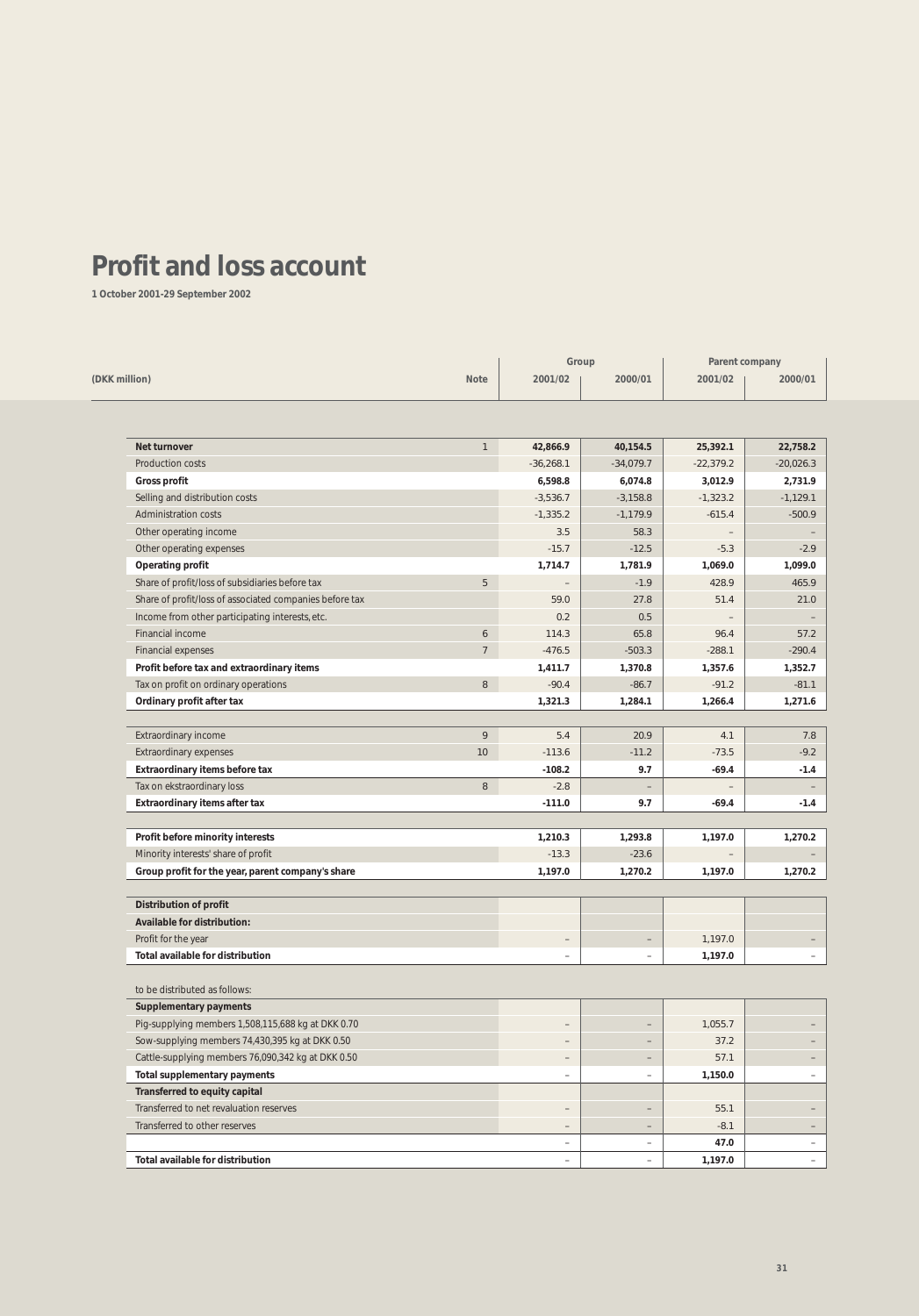## **Balance sheet**

**Assets as at 29 September 2002**

|                                                 |             | Group     |                   | <b>Parent Company</b> |           |
|-------------------------------------------------|-------------|-----------|-------------------|-----------------------|-----------|
| (DKK million)                                   | <b>Note</b> | 29.9.2002 | 1.10.2001         | 29.9.2002             | 1.10.2001 |
| <b>Fixed assets</b>                             |             |           |                   |                       |           |
| Intangible fixed assets                         | 11          |           |                   |                       |           |
| Trade marks etc.                                |             | 11.6      | 16.5              |                       |           |
| Leasehold improvements                          |             | 28.0      | 28.0              | 2.0                   |           |
| Goodwill                                        |             | 35.0      | 6.8               | 0.5                   |           |
| Group goodwill                                  |             | 207.8     | 216.3             |                       |           |
| Total intangible fixed assets                   |             | 282.4     | 267.6             | 2.5                   | 10.3      |
| <b>Tangible fixed assets</b>                    | 12          |           |                   |                       |           |
| Land and buildings                              |             | 3,438.8   | 3,460.0           | 1,716.2               | 1,817.2   |
| Technical plant and machinery                   |             | 1,569.3   | 1,423.8           | 560.5                 | 633.0     |
| Other plant, equipment and fittings             |             | 393.1     | 442.1             | 199.6                 | 253.7     |
| Fixed assets under construction                 |             | 518.1     | 324.6             | 478.2                 | 103.4     |
| <b>Total tangible fixed assets</b>              |             | 5,919.3   | 5,650.5           | 2,954.5               | 2,807.3   |
| <b>Financial fixed assets</b>                   | 13          |           |                   |                       |           |
| Participating interests in subsidiaries         |             |           | $\qquad \qquad -$ | 1,722.0               | 1,647.4   |
| Receivables from subsidiaries                   |             |           | $\qquad \qquad -$ | 116.5                 | 193.2     |
| Participating interests in associated companies |             | 162.5     | 108.6             | 141.6                 | 90.0      |
| Other securities and participating interests    |             | 288.9     | 287.4             | 272.4                 | 280.8     |
| <b>Total financial fixed assets</b>             |             | 451.4     | 396.0             | 2,252.5               | 2,211.4   |
| <b>Total fixed assets</b>                       |             | 6,653.1   | 6,314.1           | 5,209.5               | 5,029.0   |
| <b>Current assets</b><br><b>Inventories</b>     |             |           |                   |                       |           |
| Raw materials and consumables                   |             | 449.6     | 409.1             | 27.8                  | 79.6      |
| Work in progress                                |             | 291.1     | 335.5             | 131.4                 | 159.0     |
| Finished goods and merchandise                  |             | 2,537.2   | 2,692.3           | 1,258.4               | 1,263.8   |
| Work in progress for third parties              |             | 5.6       | 15.1              |                       |           |
| <b>Total inventories</b>                        |             | 3,283.5   | 3,452.0           | 1,417.6               | 1,502.4   |
| <b>Receivables</b>                              |             |           |                   |                       |           |
| Trade receivables                               |             | 4,894.5   | 5,230.6           | 1,968.6               | 2,217.3   |
| Contract receivables                            |             | 228.2     | 277.8             | 228.2                 | 277.8     |
| Receivables from subsidiaries                   |             |           |                   | 1,395.0               | 1,239.1   |
| Receivables from associated companies           |             | 2.9       | 38.5              | 0.9                   | 25.2      |
| Other receivables                               |             | 487.3     | 558.2             | 418.5                 | 473.7     |
| Deposit of share capital                        |             | 248.8     | 202.4             | 248.8                 | 202.4     |
| <b>Accruals</b>                                 |             | 83.4      | 54.5              | 30.6                  | 11.8      |
| <b>Total receivables</b>                        |             | 5,945.1   | 6,362.0           | 4,290.6               | 4,447.3   |
| Securities and participating interests          |             | 19.5      | 2.3               | 17.2                  |           |
| <b>Liquid assets</b>                            |             | 357.7     | 387.3             | 0.4                   | 84.7      |
| <b>Total current assets</b>                     |             | 9,605.8   | 10,203.6          | 5,725.8               | 6,034.8   |
|                                                 |             |           |                   |                       | 11,063.8  |
| <b>Total assets</b>                             |             | 16,258.9  | 16,517.7          | 10,935.3              |           |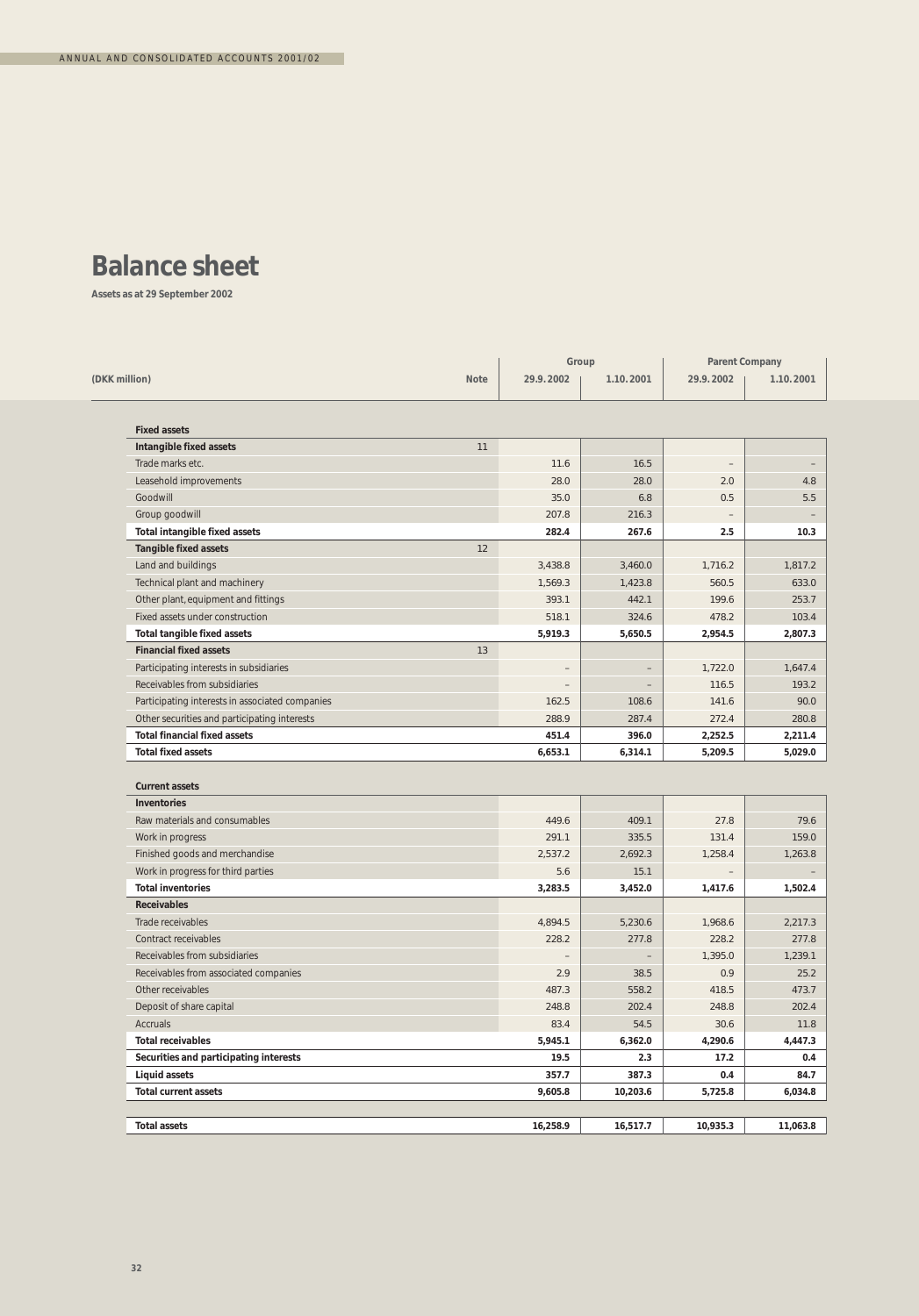## **Balance sheet**

**Liabilities as at 29 September 2002**

|                                          | Group                    |                          | <b>Parent Company</b> |           |
|------------------------------------------|--------------------------|--------------------------|-----------------------|-----------|
| (DKK million)<br><b>Note</b>             | 29.9.2002                | 1.10.2001                | 29.9.2002             | 1.10.2001 |
| <b>Equity capital</b>                    |                          |                          |                       |           |
| Members' accounts                        | 642.2                    | 395.0                    | 642.2                 | 395.0     |
| Personal capital accounts                | 530.7                    | 623.6                    | 530.7                 | 623.6     |
| Net revaluation reserve for subsidiaries |                          |                          |                       |           |
| and associated companies                 | $\qquad \qquad -$        | $\overline{\phantom{a}}$ | 191.4                 | 172.4     |
| Other reserves                           | 1,201.4                  | 1,176.6                  | 1,010.0               | 1,004.2   |
| Total equity capital<br>14               | 2,374.3                  | 2,195.2                  | 2,374.3               | 2,195.2   |
| <b>Minority interests</b>                | 26.2                     | 25.7                     | $\qquad \qquad -$     |           |
| <b>Provisions</b><br>15                  | 197.5                    | 239.0                    | 169.1                 | 224.6     |
|                                          |                          |                          |                       |           |
| <b>Debt</b>                              |                          |                          |                       |           |
| 16<br>Long-term debt                     |                          |                          |                       |           |
| Mortgage debt                            | 2,608.3                  | 2,687.5                  | 2,025.3               | 2,071.5   |
| <b>Financial leasing</b>                 | 17.5                     | 30.8                     |                       |           |
| Other Ioans                              | 1,967.9                  | 1,787.9                  | 1,487.5               | 1,313.7   |
| Total long-term debt                     | 4,593.7                  | 4,506.2                  | 3,512.8               | 3,385.2   |
| Short-term debt                          |                          |                          |                       |           |
| Short-term part of long-term debt        | 139.3                    | 360.8                    | 65.3                  | 280.3     |
| <b>Credit institutions</b>               | 3.813.7                  | 3.996.0                  | 1,482.8               | 1.673.8   |
| Suppliers of goods and services          | 2,340.3                  | 2,313.4                  | 1,074.4               | 877.3     |
| Debt to subsidiaries                     | $\overline{\phantom{0}}$ | $\equiv$                 | 275.2                 | 261.7     |
| Debt to associated companies             | 25.8                     | 29.9                     | 17.6                  | 22.9      |
| Corporation tax                          | 42.1                     | 41.9                     | $-1.2$                | 0.2       |
| Other debt                               | 1,373.4                  | 1,357.9                  | 723.6                 | 772.4     |
| <b>Accruals</b>                          | 93.5                     | 138.5                    | 2.3                   | 57.0      |
| Personal capital accounts to be paid     | 89.1                     | 69.8                     | 89.1                  | 69.8      |
| Supplementary payments to members        | 1,150.0                  | 1,243.4                  | 1,150.0               | 1,243.4   |
| <b>Total short-term debt</b>             | 9,067.2                  | 9,551.6                  | 4,879.1               | 5,258.8   |
| <b>Total debt</b>                        | 13,660.9                 | 14,057.8                 | 8,391.9               | 8,644.0   |
|                                          |                          |                          |                       |           |
| <b>Total liabilities</b>                 | 16,258.9                 | 16,517.7                 | 10,935.3              | 11,063.8  |

| Contingent liabilities, etc. |    |
|------------------------------|----|
| <b>Securities</b>            | 18 |
| <b>Members' liability</b>    | 10 |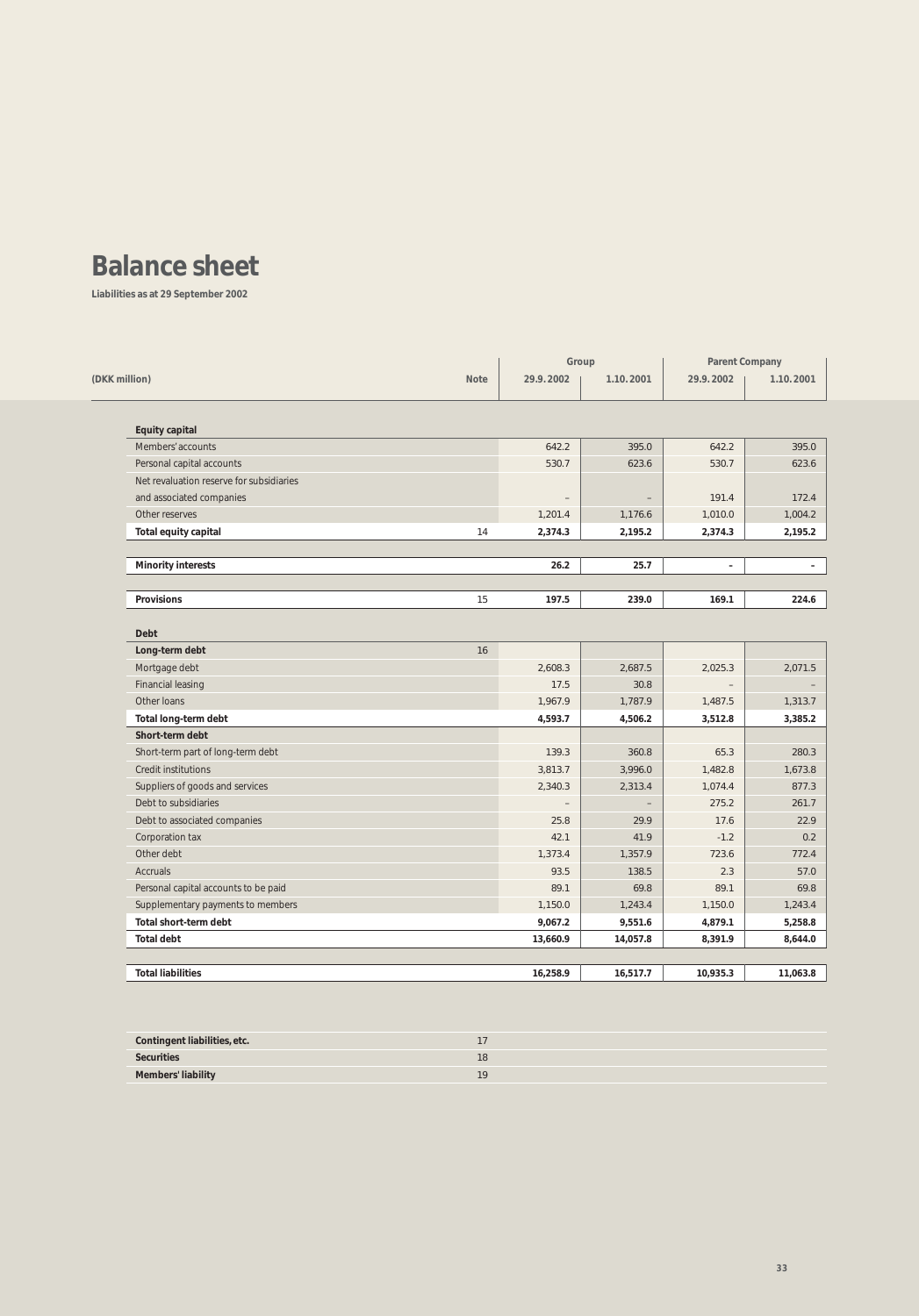### **Endorsement by the Executive Board and the Board of Directors Randers, 22 November 2002**

Kjeld Johannesen Carsten Jakobsen Preben Sunke Jens Haven Christiansen *CEO Vice CEO / President International CFO Executive Director* Torben Skou *Executive Director* On the Board of Directors: Niels Mikkelsen Bent Claudi Lassen Erik Larsen *Chairman Vice-chairman Vice-chairman* Karl Kristian Andersen Per Højgaard Andersen Erik Bredholt John Brædder Bjarke Christiansen Peder Damgaard Per Frandsen Erik Ugilt Hansen Preben Hansen Niels Kofoed Kaj Kragkær Larsen Jens Lorenzen Jørgen Pedersen Peder Philipp Jørgen Laursen Vig Leo Christensen Finn Lund Bruno Nielsen Jens Pedersen Jens Pedersen Jens Pedersen Jørgen H. Rasmussen

## **Auditor's Report**

We have audited the annual accounts and consolidated accounts for 2001/02 as prepared by the management of Danish Crown AmbA.

#### **The audit performed**

In compliance with generally accepted Danish auditing standards we have planned and performed our audit with the object of obtaining a well-founded conviction that the accounts are without any material errors or omissions. In the course of our audit we have verified the basis and documentation for the amounts and other information stated in the accounts. This verification has been based on an assessment of materiality and risk.We have also taken a position on the accounting practice adopted by the management and on the accounting estimates made, and we have assessed whether or not the formation contained in the accounts as a whole is satisfactory.

Our audit did not result in any qualifications.

#### **Conclusion**

In our opinion, the consolidated accounts and the annual accounts have been prepared in accordance with the accounting provisions of Danish legislation and that the accounts give a true and fair view of the assets and liabilities, the financial position, and the financial result for the year of the Group and the parent company.

Viborg, 22 November 2002 DELOITTE & TOUCHE

Gert Stampe Torben Aunbøl *State-Authorised Public Accountant State-Authorised Public Accountant*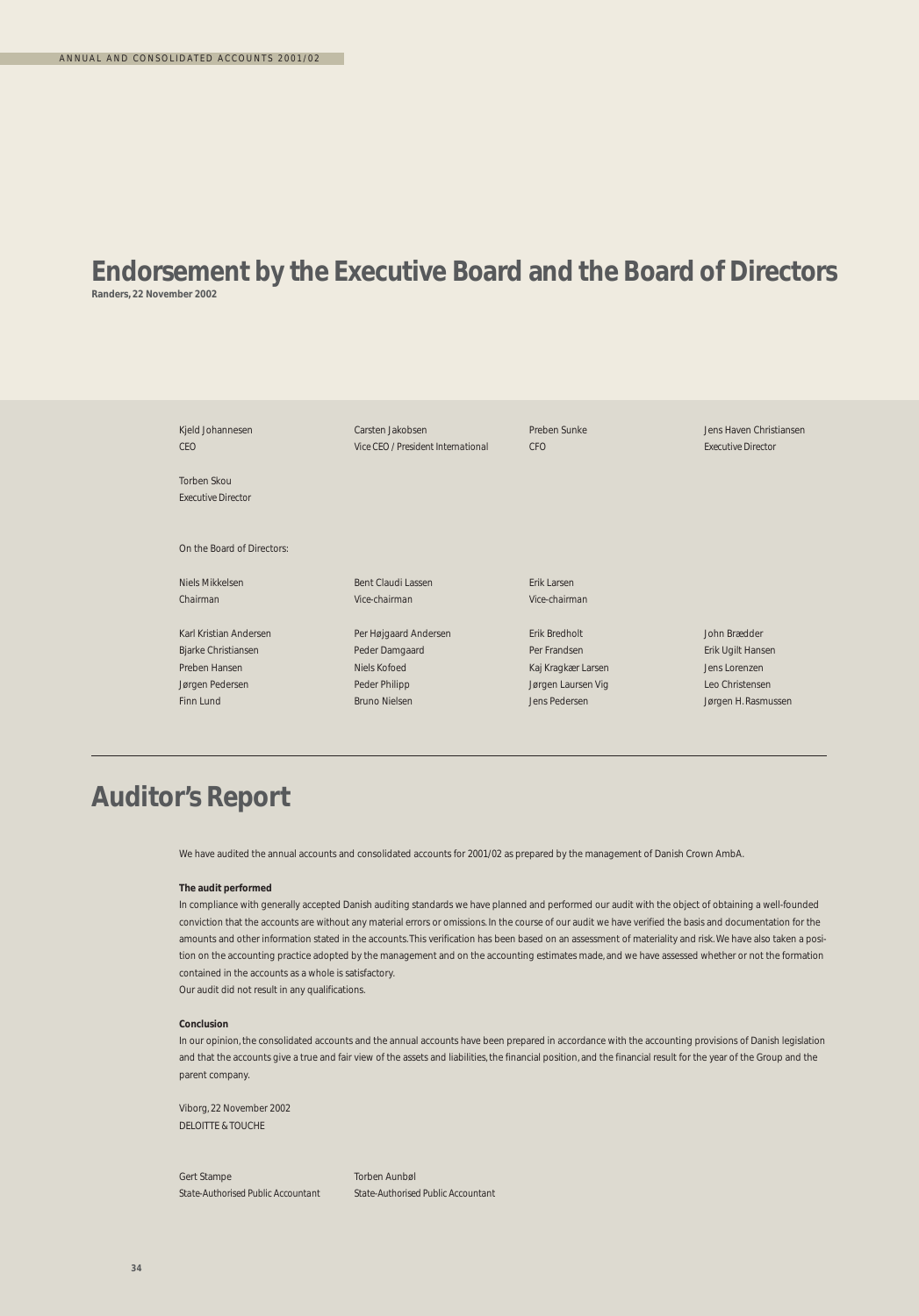**Notes 1-5**

|              |                             |          | Group    | Parent company    |          |
|--------------|-----------------------------|----------|----------|-------------------|----------|
|              | (DKK million)               |          | 2000/01  | 2001/02           | 2000/01  |
|              |                             |          |          |                   |          |
|              |                             |          |          |                   |          |
| $\mathbf{1}$ | Net turnover                |          |          |                   |          |
|              | Distribution on markets:    |          |          |                   |          |
|              | Denmark                     | 4,520.9  | 4,757.1  | 4,485.8           | 4,275.0  |
|              | International               | 38,346.0 | 35,397.4 | 20,906.3          | 18,483.2 |
|              | <b>Total net turnover</b>   | 42,866.9 | 40,154.5 | 25,392.1          | 22,758.2 |
|              | Distribution on activities: |          |          |                   |          |
|              | Pork                        | 22,534.2 | 20,988.3 | 22,835.8          | 20,673.0 |
|              | Beef                        | 3,560.7  | 3,485.3  | 2,001.8           | 2,056.5  |
|              | Processing                  | 10,528.0 | 9,804.4  | 554.5             | -        |
|              | Other activities            | 6,244.0  | 5,876.5  | $\qquad \qquad -$ | 28.7     |
|              | <b>Total net turnover</b>   | 42,866.9 | 40,154.5 | 25,392.1          | 22,758.2 |

### **2 Staff costs**

| Wages and salaries                                                               | 5.592.3 | 4.899.9 | 3.233.3 | 2,693.2 |
|----------------------------------------------------------------------------------|---------|---------|---------|---------|
| Pensions                                                                         | 289.2   | 225.2   | 199.2   | 134.8   |
| Other social security costs                                                      | 427.5   | 316.9   | 225.8   | 129.4   |
| Total staff costs                                                                | 6.309.0 | 5.442.0 | 3,658.3 | 2,957.4 |
| Including:                                                                       |         |         |         |         |
| Remuneration to parent company's Board of Directors and Board of Representatives | 9.3     | 8.4     | 8.5     | 7.5     |
| Remuneration to parent company's management                                      | 16.8    | 10.7    | 14.0    | 10.4    |
|                                                                                  |         |         |         |         |
| Average number of employees                                                      | 23.162  | 19.215  | 13.153  | 10.067  |

### **3 Depreciation and write-downs**

| Depreciation and write-downs for the year are included in the following items at the following amounts: |       |                          |       |        |
|---------------------------------------------------------------------------------------------------------|-------|--------------------------|-------|--------|
| Production costs                                                                                        | 722.7 | 642.8                    | 421.5 | 365.9  |
| Selling and distribution costs                                                                          | 39.4  | 45.5                     | 3.9   | 5.7    |
| <b>Administration costs</b>                                                                             | 99.7  | 89.9                     | 7.5   | 17.3   |
| <b>Extraordinary items</b>                                                                              | 90.5  | $\overline{\phantom{0}}$ | 69.6  |        |
| Other items                                                                                             | 28.5  | 35.7                     | 26.8  | $-9.7$ |
| Total depreciation and write-downs                                                                      | 980.8 | 813.9                    | 529.3 | 379.2  |

### **4 Fees to auditors elected by the Board of Representatives**

| Audit                                                          | $\overline{\phantom{a}}$ | $\overline{\phantom{a}}$ | $\sim$ |  |
|----------------------------------------------------------------|--------------------------|--------------------------|--------|--|
| Consultancy assistance                                         | $\overline{\phantom{a}}$ | $\overline{\phantom{a}}$ | $\sim$ |  |
| Total fees to auditors elected by the Board of Representatives | $\overline{\phantom{a}}$ | $\overline{\phantom{a}}$ | ن. ن   |  |

### **5 Share of profit/loss of subsidiaries before tax**

| Proportional share of profit/loss before tax          | $\overline{\phantom{0}}$ | $-1.9$                   | 449.2   |       |
|-------------------------------------------------------|--------------------------|--------------------------|---------|-------|
| Unrealised intragroup gains                           | $\overline{\phantom{a}}$ | $\overline{\phantom{a}}$ | $-1.8$  |       |
| Depreciation of added value from purchase of shares   | $\overline{\phantom{a}}$ | $\overline{\phantom{a}}$ | $-18.5$ |       |
| Total share of profit/loss of subsidiaries before tax | -                        | $-1.9$                   | 428.9   | 465.9 |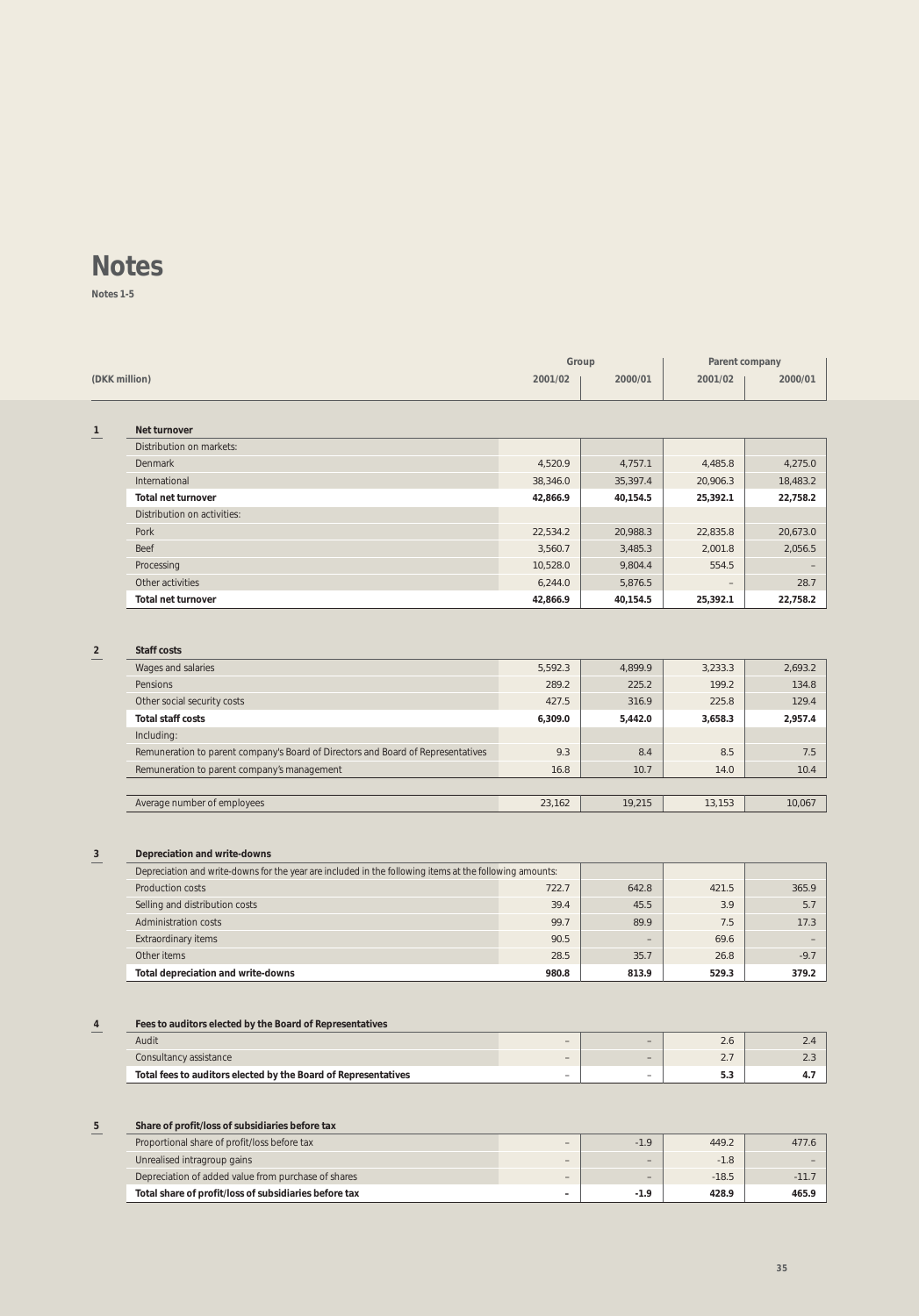**Notes 6-10**

|                |                                           | Group                    |                          | Parent company    |                          |
|----------------|-------------------------------------------|--------------------------|--------------------------|-------------------|--------------------------|
|                | (DKK million)                             |                          | 2000/01                  | 2001/02           | 2000/01                  |
| 6              | <b>Financial income</b>                   |                          |                          |                   |                          |
|                | Subsidiaries                              | $\qquad \qquad -$        | $\overline{\phantom{a}}$ | 10.8              | 8.8                      |
|                | Other interest income                     | 114.3                    | 65.8                     | 85.6              | 48.4                     |
|                | <b>Total financial income</b>             | 114.3                    | 65.8                     | 96.4              | 57.2                     |
|                |                                           |                          |                          |                   |                          |
| $\overline{7}$ | <b>Financial expenses</b><br>Subsidiaries | $\qquad \qquad -$        | $\qquad \qquad -$        | 1.3               | 1.4                      |
|                | Other interest expenses                   | 476.5                    | 503.3                    | 286.8             | 289.0                    |
|                | <b>Total financial expenses</b>           | 476.5                    | 503.3                    | 288.1             | 290.4                    |
|                |                                           |                          |                          |                   |                          |
| $\bf 8$        | Tax                                       |                          |                          |                   |                          |
|                | Assessed tax on profit for the year       | 80.6                     | 81.1                     | 5.9               | 6.0                      |
|                | Adjustment relating to previous years     | $-10.7$                  | $-1.0$                   | $-2.2$            |                          |
|                | Change in deferred tax                    | 18.5                     | 4.5                      | $\overline{a}$    | $\overline{\phantom{0}}$ |
|                | Share of tax of subsidiaries              | $\overline{\phantom{a}}$ | $\overline{\phantom{0}}$ | 83.8              | 73.7                     |
|                | Share of tax of associated companies      | 4.8                      | 2.1                      | 3.7               | 1.4                      |
|                | <b>Total tax</b>                          | 93.2                     | 86.7                     | 91.2              | 81.1                     |
|                | To be distributed as follows:             |                          |                          |                   |                          |
|                | Tax on ordinary profit                    | 90.4                     | 86.7                     | 91.2              | 81.1                     |
|                | Tax on extraordinary items                | 2.8                      |                          |                   |                          |
|                | <b>Total tax</b>                          | 93.2                     | 86.7                     | 91.2              | 81.1                     |
|                |                                           |                          |                          |                   |                          |
|                | Corporation tax paid                      | 86.2                     | 57.6                     | 6.3               | 9.7                      |
|                |                                           |                          |                          |                   |                          |
| 9              | <b>Extraordinary income</b>               |                          |                          |                   |                          |
|                | Profit on sale of activities              | $\overline{\phantom{a}}$ | 12.5                     | $\qquad \qquad -$ | $\overline{\phantom{a}}$ |
|                | Other items                               | 5.4                      | 8.4                      | 4.1               | 7.8                      |
|                | Total extraordinary income                | 5.4                      | 20.9                     | 4.1               | 7.8                      |
|                |                                           |                          |                          |                   |                          |
| 10             | <b>Extraordinary expenses</b>             |                          |                          |                   |                          |
|                | Merger expenses                           | 90.3                     | $\overline{\phantom{a}}$ | 62.4              | $\overline{\phantom{a}}$ |
|                | Costs of structural adaptation            | 22.3                     | 6.2                      | 10.1              | 4.2                      |
|                | Costs of pollution and tax suits          | 1.0                      | 5.0                      | 1.0               | 5.0                      |
|                | <b>Total extraordinary expenses</b>       | 113.6                    | 11.2                     | 73.5              | 9.2                      |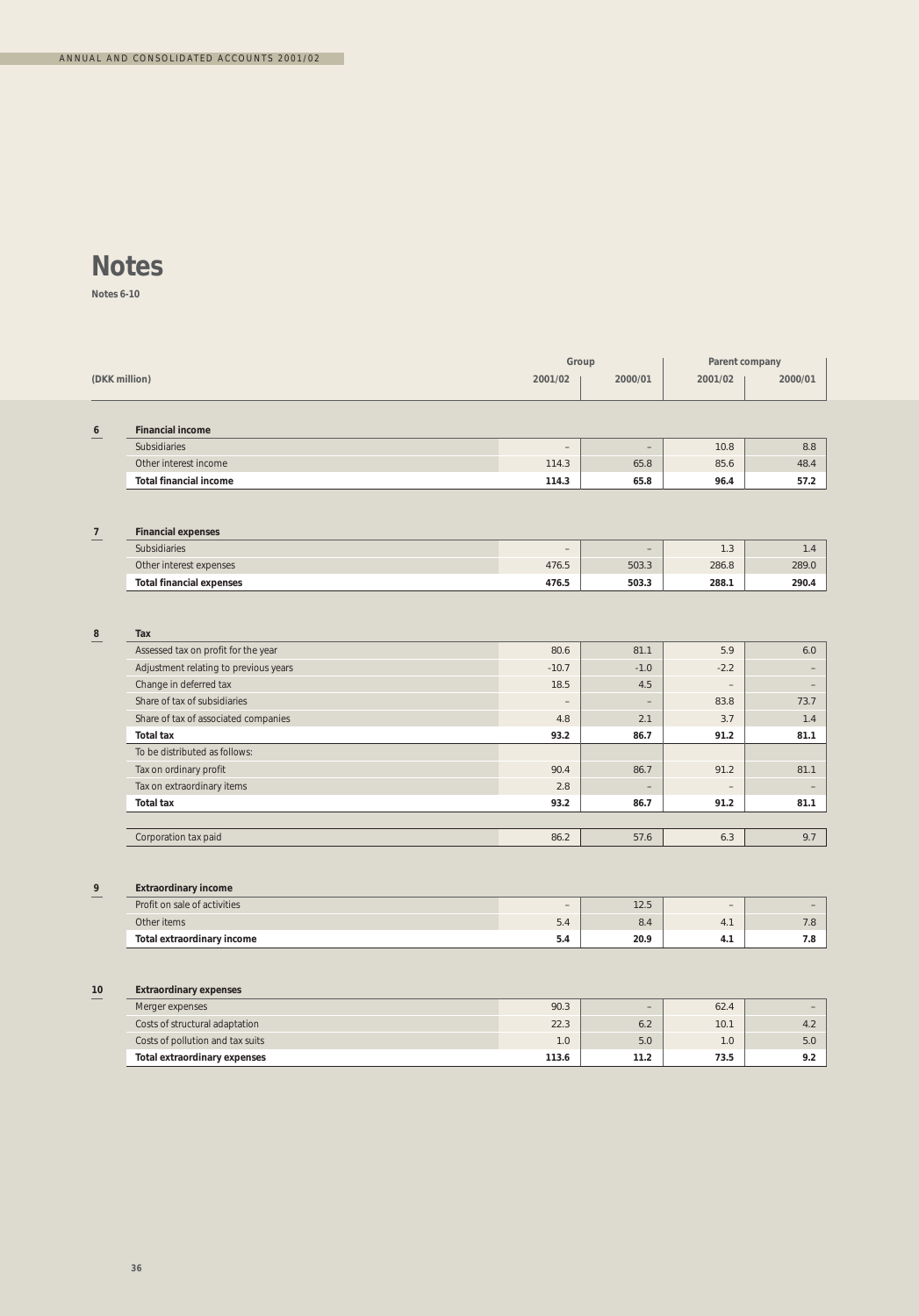**Notes 11**

| (DKK million) |                                                    | <b>Trademarks</b><br>etc. | Leasehold<br>improvements,<br>etc. | Goodwill                 | Group<br>goodwill        | Total<br>intangible<br>fixed assets |
|---------------|----------------------------------------------------|---------------------------|------------------------------------|--------------------------|--------------------------|-------------------------------------|
| 11            | Intangible fixed assets, Group                     |                           |                                    |                          |                          |                                     |
|               | Total purchase price:                              |                           |                                    |                          |                          |                                     |
|               | Total purchase price as at 1.10.2001               | 479.4                     | 66.7                               | 32.8                     | 358.4                    | 937.3                               |
|               | Exchange rate adjustment                           | $-0.6$                    |                                    | $-0.1$                   |                          | $-0.7$                              |
|               | Additions during the year                          | 0.7                       | 7.5                                | 44.1                     | 32.7                     | 85.0                                |
|               | Disposals during the year                          | $-0.6$                    | $-2.8$                             | $\overline{\phantom{a}}$ | $-9.6$                   | $-13.0$                             |
|               | Total purchase price as at 29.9. 2002              | 478.9                     | 71.4                               | 76.8                     | 381.5                    | 1,008.6                             |
|               | Total depreciation and write-downs:                |                           |                                    |                          |                          |                                     |
|               | Total depreciation and write-downs as at 1.10.2001 | 462.9                     | 38.7                               | 26.0                     | 142.1                    | 669.7                               |
|               | Exchange rate adjustment                           | $-0.2$                    |                                    |                          | $\overline{\phantom{a}}$ | $-0.2$                              |
|               | Additions                                          |                           |                                    | 5.5                      |                          | 5.5                                 |
|               | Depreciation and write-downs for the year          | 5.1                       | 5.9                                | 10.3                     | 37.7                     | 59.0                                |
|               | Depreciation and write-downs of assets sold        | $-0.5$                    | $-1.2$                             |                          | $-6.1$                   | $-7.8$                              |
|               | Total depreciation and write-downs as at 29.9.2002 | 467.3                     | 43.4                               | 41.8                     | 173.7                    | 726.2                               |
|               | Book value as at 29.9, 2002                        | 11.6                      | 28.0                               | 35.0                     | 207.8                    | 282.4                               |
| 11            | Intangible fixed assets, Parent company            |                           |                                    |                          |                          |                                     |
|               | Total purchase price:                              |                           |                                    |                          |                          |                                     |
|               | Total purchase price as at 1.10.2001               | 24.4                      | 20.7                               | 15.8                     | $\qquad \qquad -$        | 60.9                                |
|               | Additions during the year                          |                           |                                    | ÷                        | $\overline{\phantom{a}}$ |                                     |
|               | Disposals during the year                          |                           | $-0.7$                             | $-7.0$                   | $\qquad \qquad -$        | $-7.7$                              |
|               | Total purchase price as at 29.9. 2002              | 24.4                      | 20.0                               | 8.8                      | $\overline{\phantom{a}}$ | 53.2                                |
|               | Total depreciation and write-downs:                |                           |                                    |                          |                          |                                     |
|               | Total depreciation and write-downs as at 1.10.2001 | 24.4                      | 15.9                               | 10.3                     | $\overline{\phantom{a}}$ | 50.6                                |
|               | Depreciation and write-downs for the year          |                           | 2.1                                | 0.5                      | $\qquad \qquad -$        | 2.6                                 |
|               | Depreciation and write-downs of assets sold        | $\overline{\phantom{0}}$  |                                    | $-2.5$                   |                          | $-2.5$                              |
|               | Total depreciation and write-downs as at 29.9.2002 | 24.4                      | 18.0                               | 8.3                      | $\overline{\phantom{a}}$ | 50.7                                |
|               | Book value as at 29.9, 2002                        | $\overline{\phantom{a}}$  | 2.0                                | 0.5                      | $\overline{\phantom{a}}$ | 2.5                                 |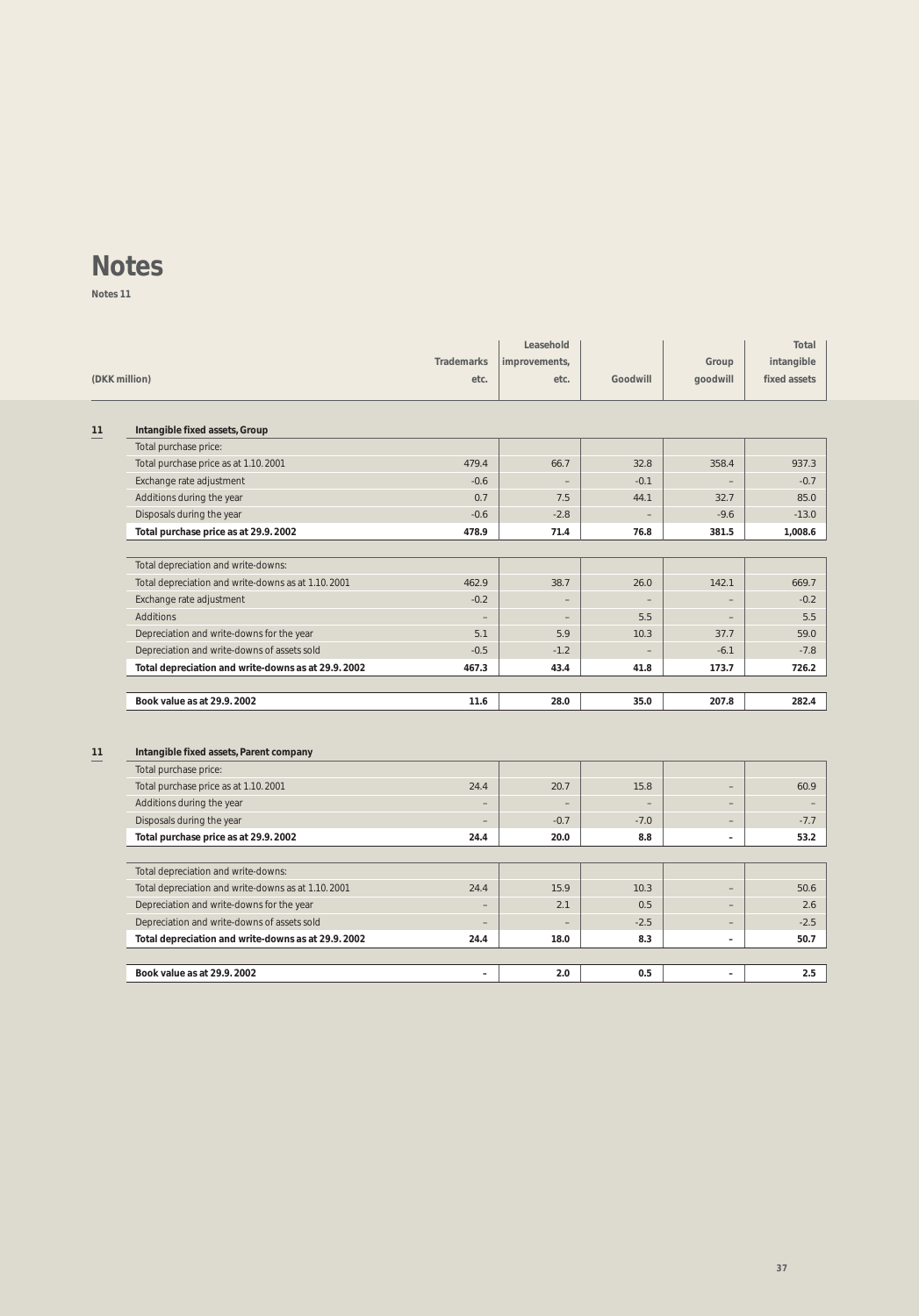**Note 12**

|    |                                                                    | Land and  | Technical<br>plant and | Other plant,<br>equipment | <b>Fixed assets</b><br>under | Total<br>fixed |
|----|--------------------------------------------------------------------|-----------|------------------------|---------------------------|------------------------------|----------------|
|    | (DKK million)                                                      | buildings | machinery              | and fittings              | construction                 | assets         |
| 12 | Tangible fixed assets, Group                                       |           |                        |                           |                              |                |
|    | Total purchase price:                                              |           |                        |                           |                              |                |
|    | Total purchase price as at 1.10.2001                               | 5,935.3   | 5,602.3                | 1,292.6                   | 324.6                        | 13,154.8       |
|    | Exchange rate adjustment                                           | $-20.2$   | $-19.3$                | $-2.4$                    | $-1.4$                       | $-43.3$        |
|    | Completion of plants under construction                            | 149.3     | 163.3                  | 4.1                       | $-316.7$                     |                |
|    | Additions during the year                                          | 246.4     | 359.0                  | 149.4                     | 511.6                        | 1,266.4        |
|    | Disposals during the year                                          | $-127.9$  | $-164.0$               | $-79.7$                   |                              | $-371.6$       |
|    | Total purchase price as at 29.9. 2002                              | 6,182.9   | 5,941.3                | 1,364.0                   | 518.1                        | 14,006.3       |
|    | Total appreciation:                                                |           |                        |                           |                              |                |
|    | Total appreciation as at 29.9.2002                                 | 45.8      | 5.8                    | 0.5                       | $\sim$                       | 52.1           |
|    | Total depreciation and write-downs:                                |           |                        |                           |                              |                |
|    | Total depreciation and write-downs as at 1.10.2001                 | 2,514.3   | 4,183.0                | 850.8                     | ٠                            | 7.548.1        |
|    | Exchange rate adjustment                                           | $-7.2$    | $-12.1$                | $-1.7$                    | $\qquad \qquad -$            | $-21.0$        |
|    | Depreciation and write-downs for the year                          | 383.2     | 355.8                  | 182.8                     | $\overline{\phantom{0}}$     | 921.8          |
|    | Depreciation and write-downs of assets sold                        | $-100.4$  | $-148.9$               | $-60.5$                   | $\qquad \qquad -$            | $-309.8$       |
|    | Total depreciation and write-downs as at 29.9.2002                 | 2,789.9   | 4,377.8                | 971.4                     | $\overline{\phantom{a}}$     | 8,139.1        |
|    | Book value as at 29.9.2002                                         | 3,438.8   | 1,569.3                | 393.1                     | 518.1                        | 5,919.3        |
|    | Official property assessment value, Danish property as at 1.1.2002 | 1,998.2   |                        |                           |                              |                |
|    | Book value, property abroad, amounts to                            | 802.9     |                        |                           |                              |                |
| 12 | Tangible fixed assets, Parent company                              |           |                        |                           |                              |                |
|    | Total purchase price:                                              |           |                        |                           |                              |                |
|    | Total purchase price as at 1.10.2001                               | 3,603.8   | 3,048.6                | 770.5                     | 103.4                        | 7,526.3        |
|    | Completion of plants under construction                            | 63.7      | 38.3                   | 1.4                       | $-103.4$                     |                |
|    | Additions during the year                                          | 138.9     | 112.8                  | 68.8                      | 478.2                        | 798.7          |
|    | Disposals during the year                                          | $-133.6$  | $-267.9$               | $-97.6$                   |                              | $-499.1$       |
|    | Total purchase price as at 29.9.2002                               | 3,672.8   | 2,931.8                | 743.1                     | 478.2                        | 7,825.9        |
|    | Total depreciation and write-downs:                                |           |                        |                           |                              |                |
|    | Total depreciation and write-downs as at 1.10.2001                 | 1,786.6   | 2.415.6                | 516.8                     | $\overline{\phantom{0}}$     | 4,719.0        |
|    | Depreciation and write-downs for the year                          | 271.9     | 162.7                  | 92.1                      | $\overline{\phantom{a}}$     | 526.7          |
|    | Depreciation and write-downs of assets sold                        | $-101.9$  | $-207.0$               | $-65.4$                   | $\overline{\phantom{a}}$     | $-374.3$       |
|    | Total depreciation and write-downs as at 29.9.2002                 | 1,956.6   | 2,371.3                | 543.5                     | $\overline{\phantom{a}}$     | 4,871.4        |
|    | Book value as at 29.9.2002                                         | 1,716.2   | 560.5                  | 199.6                     | 478.2                        | 2,954.5        |
|    | Official property assessment value, Danish property as at 1.1.2002 | 1,252.9   |                        |                           |                              |                |
|    |                                                                    |           |                        |                           |                              |                |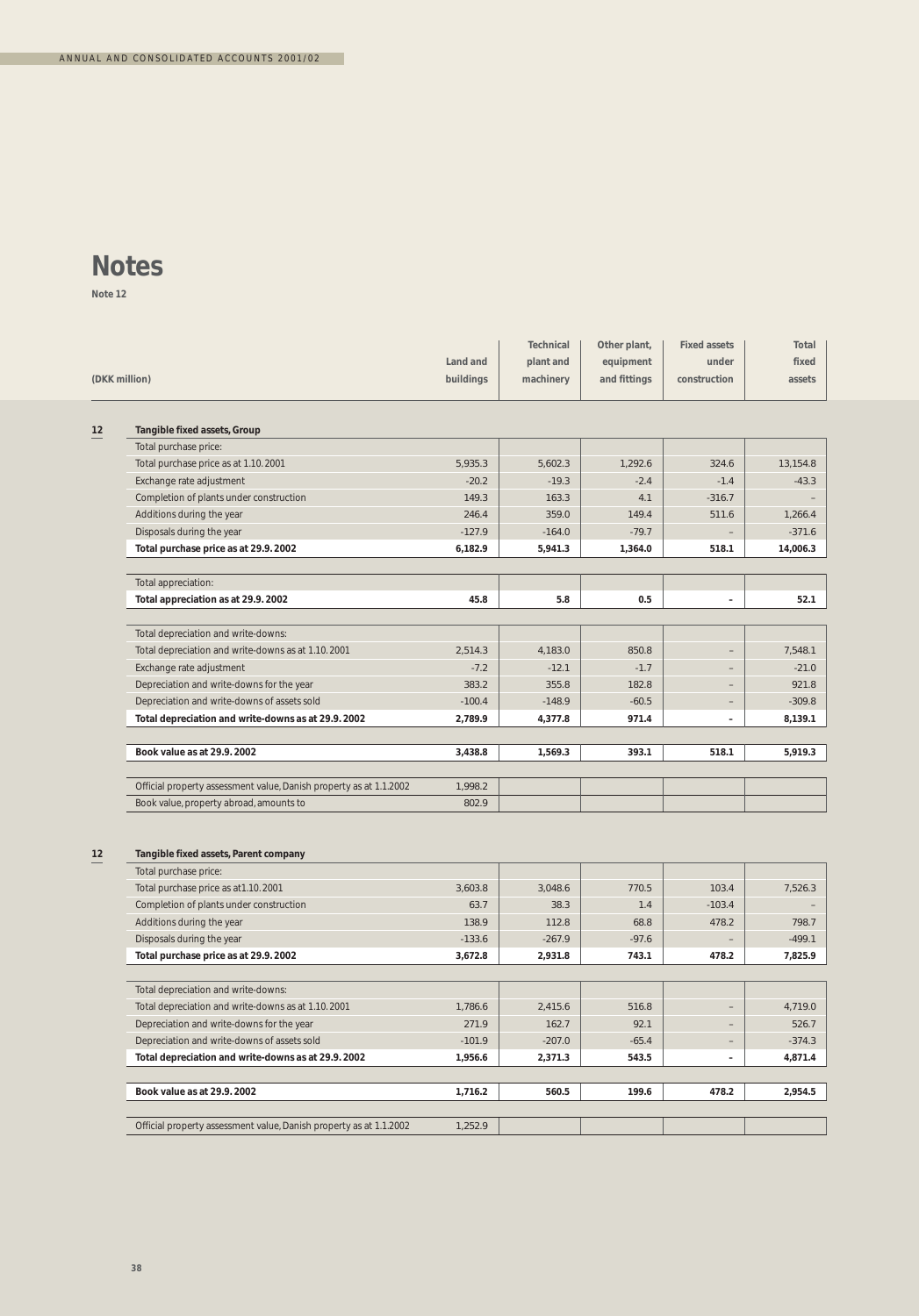**Note 13**

|    |                                                                 |                          |                          | Participating            |                          |              |
|----|-----------------------------------------------------------------|--------------------------|--------------------------|--------------------------|--------------------------|--------------|
|    |                                                                 | Participating            | <b>Receivables</b>       | interests in             |                          |              |
|    |                                                                 | interests in             | from                     | associated               | Other                    | Total        |
|    | (DKK million)                                                   | subsidiaries             | subsidiaries             | companies                | securites                | fixed assets |
|    |                                                                 |                          |                          |                          |                          |              |
| 13 | <b>Financial fixed assets, Group</b>                            |                          |                          |                          |                          |              |
|    | Total purchase price:                                           |                          |                          |                          |                          |              |
|    | Total purchase price as at 1.10.2001                            | $\overline{\phantom{0}}$ | $\overline{\phantom{a}}$ | 86.5                     | 212.4                    | 298.9        |
|    | Exchange rate adjustment                                        | -                        | $\qquad \qquad -$        | $\overline{\phantom{0}}$ |                          |              |
|    | Additions during the year                                       |                          | $\overline{\phantom{m}}$ | 0.1                      | 18.1                     | 18.2         |
|    | Disposals during the year                                       | $\overline{\phantom{m}}$ | $\overline{\phantom{a}}$ | $-1.7$                   | $-20.1$                  | $-21.8$      |
|    | Total purchase price as at 29.9. 2002                           | $\overline{\phantom{a}}$ | $\overline{\phantom{a}}$ | 84.9                     | 210.4                    | 295.3        |
|    | Total value adjustments:                                        |                          |                          |                          |                          |              |
|    | Total value adjustments as at 1.10.2001                         | $\qquad \qquad -$        | $\qquad \qquad -$        | 22.1                     | 75.0                     | 97.1         |
|    | Exchange rate adjustment                                        | $\qquad \qquad -$        | $\overline{\phantom{m}}$ | $-0.6$                   | $\qquad \qquad -$        | $-0.6$       |
|    | Share of net profit before tax                                  | $\overline{\phantom{a}}$ | $\qquad \qquad -$        | 59.0                     | 0.2                      | 59.2         |
|    | Share of tax                                                    | -                        | $\qquad \qquad -$        | $-4.8$                   |                          | $-4.8$       |
|    | Dividend during the year                                        |                          | $\overline{\phantom{m}}$ | $-7.5$                   | ٠                        | $-7.5$       |
|    | Disposals during the year                                       | $\qquad \qquad -$        | $\qquad \qquad -$        | $\qquad \qquad -$        | $\overline{\phantom{a}}$ |              |
|    | Other adjustments                                               | -                        | -                        | 9.4                      | 3.3                      | 12.7         |
|    | Total value adjustments as at 29.9.2002                         | $\overline{\phantom{0}}$ | $\qquad \qquad -$        | 77.6                     | 78.5                     | 156.1        |
|    |                                                                 |                          |                          |                          |                          |              |
|    | Book value as at 29.9, 2002                                     | $\overline{a}$           | $\overline{\phantom{a}}$ | 162.5                    | 288.9                    | 451.4        |
| 13 | Financial fixed assets, Parent company<br>Total purchase price: |                          |                          |                          |                          |              |
|    | Total purchase price as at 1.10.2001                            | 1,587.5                  | 193.2                    | 76.5                     | 206.6                    | 2,063.8      |
|    | Exchange rate adjustment                                        | $-22.6$                  | $-0.2$                   | $\overline{\phantom{0}}$ |                          | $-22.8$      |
|    | Amount brought forward                                          | $-18.3$                  | 18.3                     | $\overline{\phantom{m}}$ | ٠                        |              |
|    | Additions during the year                                       | 118.0                    | 50.2                     | 0.3                      | ٠                        | 168.5        |
|    | Disposals during the year                                       | $-13.1$                  | $-145.0$                 | $-1.7$                   | $-10.3$                  | $-170.1$     |
|    | Total purchase price as at 29.9. 2002                           | 1,651.5                  | 116.5                    | 75.1                     | 196.3                    | 2,039.4      |
|    |                                                                 |                          |                          |                          |                          |              |
|    | Total value adjustments:                                        |                          |                          |                          |                          |              |
|    | Total value adjustments as at 1.10.2001                         | 59.9                     | $\overline{\phantom{m}}$ | 13.5                     | 74.2                     | 147.6        |
|    | Exchange rate adjustment                                        | $-10.6$                  | $\overline{\phantom{m}}$ | 0.4                      |                          | $-10.2$      |
|    | Share of net profit before tax                                  | 428.9                    | -                        | 51.4                     |                          | 480.3        |
|    | Share of tax                                                    | $-83.8$                  |                          | $-3.7$                   |                          | $-87.5$      |
|    | Dividend during the year                                        | $-333.6$                 | $\overline{\phantom{a}}$ | $-4.0$                   | $\overline{\phantom{a}}$ | $-337.6$     |
|    | Additions during the year                                       | 9.3                      | -                        | 1.7                      | 1.9                      | 12.9         |
|    | Disposals during the year                                       | $-1.4$                   | $\overline{\phantom{a}}$ | $\overline{\phantom{a}}$ | $\overline{\phantom{a}}$ | $-1.4$       |
|    | Other adjustments                                               | 1.8                      | $\overline{\phantom{a}}$ | 7.2                      | $\overline{\phantom{a}}$ | 9.0          |
|    | Total value adjustments as at 29.9.2002                         | 70.5                     | $\overline{\phantom{a}}$ | 66.5                     | 76.1                     | 213.1        |
|    | Book value as at 29.9.2002                                      | 1,722.0                  | 116.5                    | 141.6                    | 272.4                    | 2,252.5      |
|    |                                                                 |                          |                          |                          |                          |              |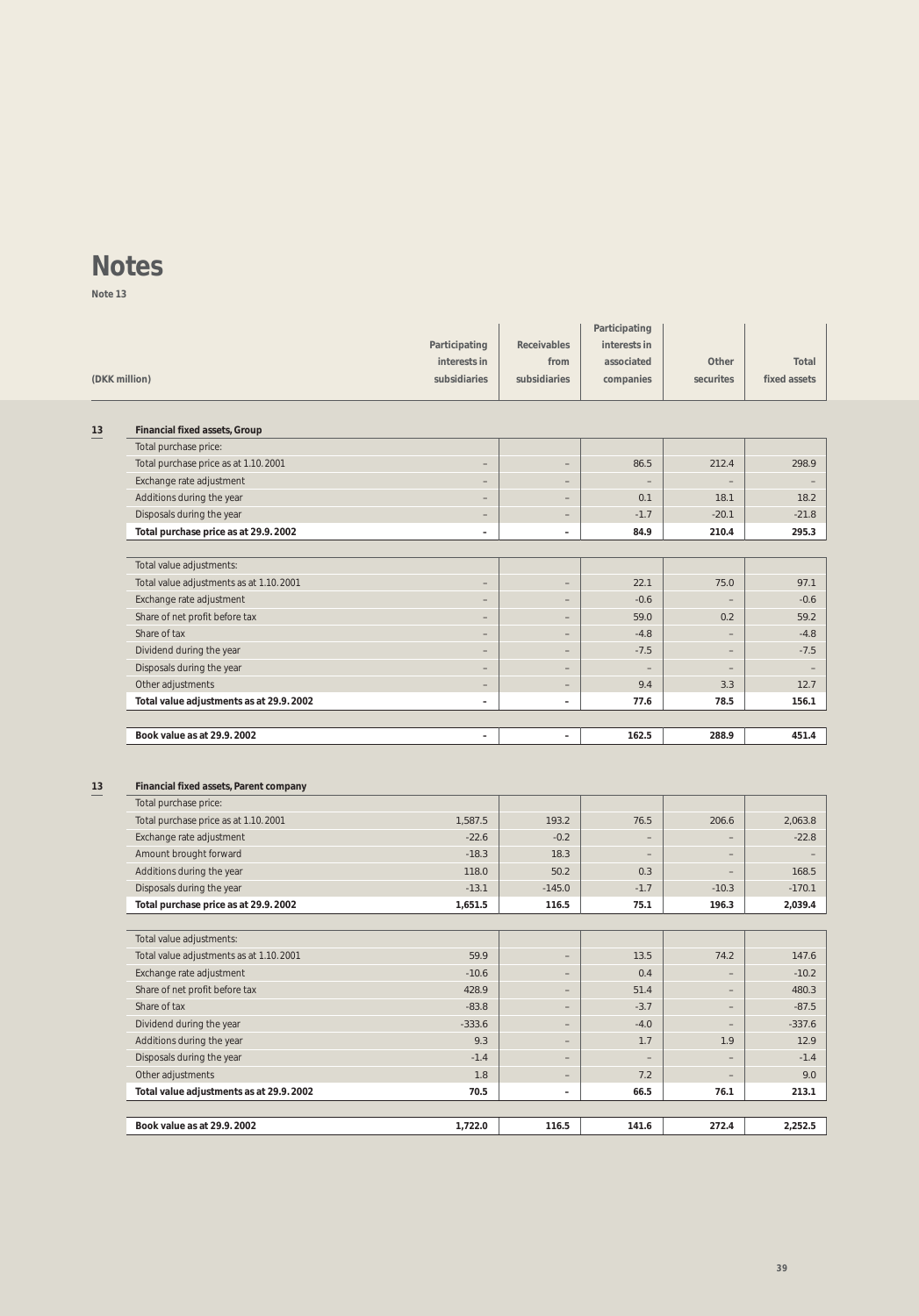**Notes 14-15**

|    |                                                           |                          | Group                    | <b>Parent Company</b> |           |
|----|-----------------------------------------------------------|--------------------------|--------------------------|-----------------------|-----------|
|    | (DKK million)                                             | 29.9.2002                | 1.10.2001                | 29.9.2002             | 1.10.2001 |
|    |                                                           |                          |                          |                       |           |
| 14 | <b>Equity capital</b>                                     |                          |                          |                       |           |
|    | Members' accounts                                         |                          |                          |                       |           |
|    | Balance as at 1.10.2001                                   | 395.0                    |                          | 395.0                 |           |
|    | Capital injection for the year (net)                      | 247.2                    |                          | 247.2                 |           |
|    | Total members' accounts                                   | 642.2                    | 395.0                    | 642.2                 | 395.0     |
|    | Personal capital accounts:                                |                          |                          |                       |           |
|    | Balance as at 1.10.2001                                   | 623.6                    |                          | 623.6                 |           |
|    | Transferred for disbursement (net)                        | $-92.9$                  |                          | $-92.9$               |           |
|    | Total personal capital accounts                           | 530.7                    | 623.6                    | 530.7                 | 623.6     |
|    |                                                           |                          |                          |                       |           |
|    | Net revaluation reserve for subsidiaries                  |                          |                          |                       |           |
|    | and associated companies:                                 |                          |                          |                       |           |
|    | Balance as at 1.10, 2001                                  | $\overline{\phantom{0}}$ |                          | 172.4                 |           |
|    | Adjustment for changes in exchange rate of equity         |                          |                          |                       |           |
|    | capital in foreign subsidiaries etc. at beginning of year | $\qquad \qquad -$        |                          | $-32.9$               |           |
|    | Transferred to other reserves                             | $\qquad \qquad -$        |                          | $-3.2$                |           |
|    | Transferred from distribution of profit                   | $\qquad \qquad -$        |                          | 55.1                  |           |
|    | <b>Total net revaluation reserve</b>                      | $\overline{\phantom{0}}$ | $\overline{\phantom{a}}$ | 191.4                 | 172.4     |
|    | Other reserves:                                           |                          |                          |                       |           |
|    | Balance as at 1.10.2001                                   | 1,176.6                  |                          | 1,004.2               |           |
|    | Adjustment for changes in exchange rate of equity         |                          |                          |                       |           |
|    | capital in foreign subsidiaries etc. at beginning of year | $-32.9$                  |                          |                       |           |
|    | Other adjustments                                         | 10.7                     |                          | 10.7                  |           |
|    | Transferred from net revaluation reserve                  |                          |                          | 3.2                   |           |
|    | Transferred from distribution of profit                   | 47.0                     |                          | $-8.1$                |           |
|    | <b>Total other reserves</b>                               | 1,201.4                  | 1,176.6                  | 1,010.0               | 1,004.2   |
|    |                                                           |                          |                          |                       |           |
|    | Total equity capital                                      | 2,374.3                  | 2,195.2                  | 2,374.3               | 2,195.2   |
|    |                                                           |                          |                          |                       |           |
| 15 | <b>Provisions</b>                                         |                          |                          |                       |           |
|    | Deferred tay                                              | 31                       | $-15.3$                  |                       |           |

| <b>FIUVISIUIS</b>                            |       |         |                   |       |
|----------------------------------------------|-------|---------|-------------------|-------|
| Deferred tax                                 | 3.1   | $-15.3$ | $\qquad \qquad =$ |       |
| Pension commitments                          | 75.0  | 55.3    | 60.2              | 42.8  |
| Costs re. insurance, pollution and tax suits | 61.3  | 45.1    | 61.3              | 40.6  |
| Provisions for merger costs                  | 31.4  | 130.3   | 31.4              | 130.3 |
| Costs of structural adaptation               | 16.2  | 10.8    | 16.2              | 10.9  |
| Negative goodwill                            | $-$   | 2.7     | $\qquad \qquad -$ |       |
| Other provisions                             | 10.5  | 10.1    | $\qquad \qquad =$ |       |
| <b>Total provisions</b>                      | 197.5 | 239.0   | 169.1             | 224.6 |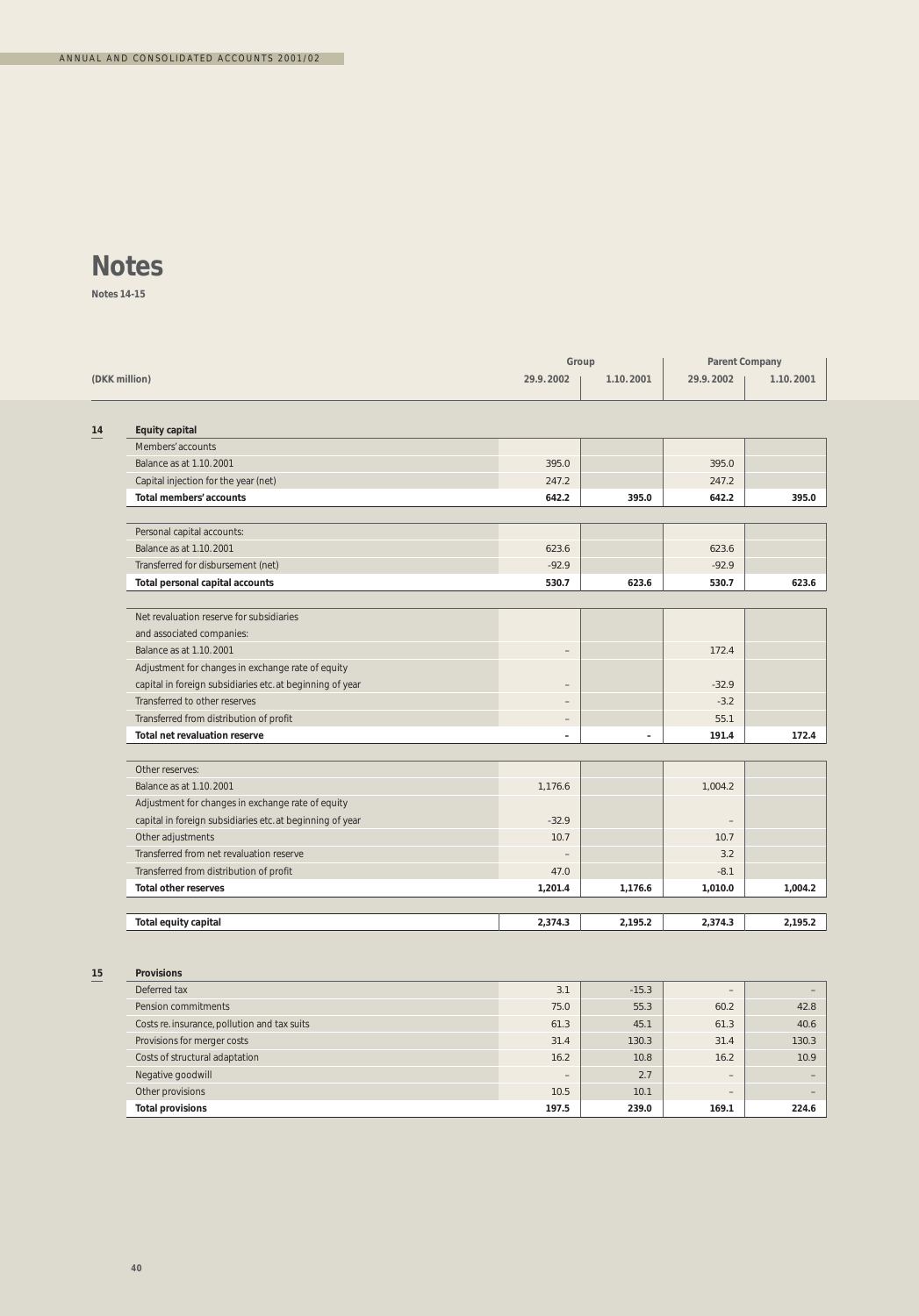**Notes 16-19**

|    |                                                                             | Group                    |                          | <b>Parent Company</b> |           |
|----|-----------------------------------------------------------------------------|--------------------------|--------------------------|-----------------------|-----------|
|    | (DKK million)                                                               | 29.9.2002                | 1.10.2001                | 29.9.2002             | 1.10.2001 |
|    |                                                                             |                          |                          |                       |           |
| 16 | Long-term debt                                                              |                          |                          |                       |           |
|    | Of the long-term debt the following falls due for payment after five years: |                          |                          |                       |           |
|    | Mortgage debt                                                               | 2,223.3                  | 2,337.7                  | 1,910.8               | 1,958.6   |
|    | <b>Financial leasing</b>                                                    |                          | 18.9                     |                       |           |
|    | Other loans                                                                 | 108.6                    | 105.3                    | 17.5                  |           |
|    | Total long-term debt                                                        | 2,331.9                  | 2,461.9                  | 1.928.3               | 1,958.6   |
|    |                                                                             |                          |                          |                       |           |
|    |                                                                             |                          |                          |                       |           |
| 17 | <b>Contingent liabilities</b>                                               |                          |                          |                       |           |
|    | Guarantees to subsidiaries                                                  | $\overline{\phantom{a}}$ | $\overline{\phantom{m}}$ | 2,091.3               | 3,340.7   |
|    | Other guarantees                                                            | 37.3                     | 165.3                    | 14.7                  | 148.3     |
|    | Contractual commitments re. tangible assets                                 | 1,334.4                  | $\qquad \qquad -$        | 1,621.4               |           |
|    | Guarantee commitments towards the EU directorate                            | 317.0                    | 926.5                    | 73.4                  | 481.4     |
|    | Repayment obligation                                                        | 48.1                     | 353.8                    | 46.9                  | 352.6     |
|    | Letting and leasing obligations                                             | 151.5                    | 250.1                    | 25.9                  | 61.4      |
|    | Other                                                                       | 11.3                     | 69.0                     |                       | 21.2      |
|    |                                                                             |                          |                          |                       |           |
|    |                                                                             |                          |                          |                       |           |
| 18 | <b>Securities</b>                                                           |                          |                          |                       |           |
|    | Security has been granted in the following assets for mortgage debt and     |                          |                          |                       |           |
|    | other long-term debt:                                                       |                          |                          |                       |           |
|    | Land, buildings, and technical plant                                        | 2.651.6                  | 2,950.5                  | 2.082.9               | 2,304.4   |
|    | Book value of the above-mentioned assets                                    | 4,052.4                  | 3,193.7                  | 2,864.9               | 1,990.3   |
|    |                                                                             |                          |                          |                       |           |
|    | Bonds, etc.                                                                 | $\qquad \qquad -$        | 4.6                      | $\qquad \qquad -$     |           |

**19 Members' liability**

The members are personally as well as jointly and severally liable for the Company's commitments.

The liability for the individual member is calculated on the basis of member supplies, with a maximum liability of DKK 25,000.

The total liability of members as at 29.9. 2002 amounts to DKK 568.4m.

Danish Crown AmbA had 22,734 members as at 29.9. 2002.